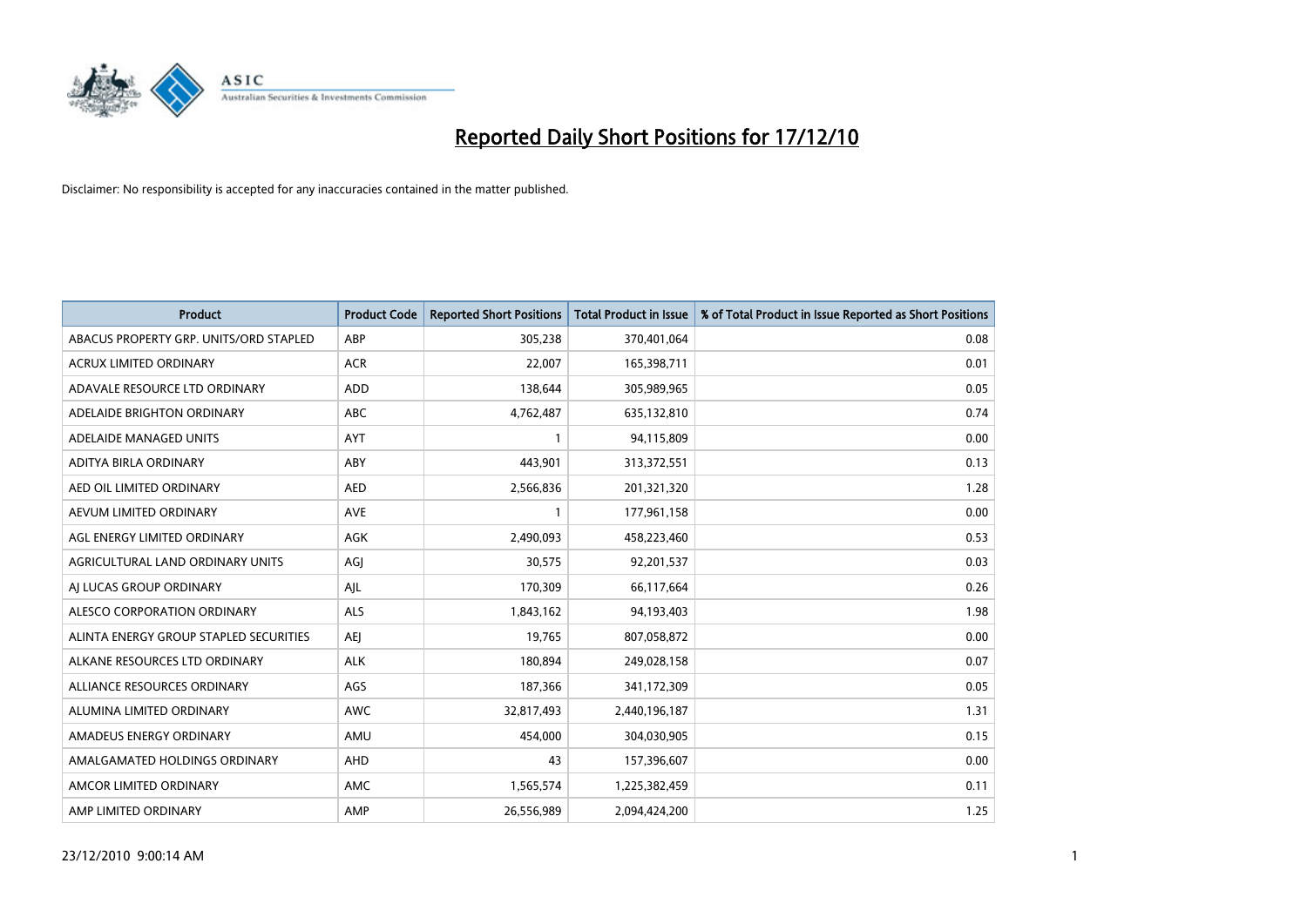

| <b>Product</b>                          | <b>Product Code</b> | <b>Reported Short Positions</b> | Total Product in Issue | % of Total Product in Issue Reported as Short Positions |
|-----------------------------------------|---------------------|---------------------------------|------------------------|---------------------------------------------------------|
| AMPELLA MINING ORDINARY                 | <b>AMX</b>          | 573,945                         | 200,225,108            | 0.28                                                    |
| ANDEAN RESOURCES LTD ORDINARY           | <b>AND</b>          | 1,563,584                       | 553,837,096            | 0.27                                                    |
| ANSELL LIMITED ORDINARY                 | <b>ANN</b>          | 2,220,642                       | 133,007,903            | 1.68                                                    |
| ANTARES ENERGY LTD ORDINARY             | <b>AZZ</b>          | 14,927                          | 299,333,110            | 0.00                                                    |
| ANZ BANKING GRP LTD ORDINARY            | ANZ                 | 5,314,029                       | 2,562,905,196          | 0.20                                                    |
| APA GROUP STAPLED SECURITIES            | <b>APA</b>          | 6,463,093                       | 551,689,118            | 1.18                                                    |
| APEX MINERALS NL ORDINARY               | <b>AXM</b>          | 885.146                         | 3,567,819,915          | 0.02                                                    |
| APN EUROPEAN RETAIL UNITS STAPLED SEC.  | AEZ                 | 11,832                          | 544,910,660            | 0.00                                                    |
| APN NEWS & MEDIA ORDINARY               | <b>APN</b>          | 15,329,041                      | 606,084,019            | 2.51                                                    |
| APOLLO GAS LIMITED ORDINARY             | <b>AZO</b>          | 375,000                         | 90,400,136             | 0.41                                                    |
| AQUARIUS PLATINUM. ORDINARY             | AQP                 | 2,809,882                       | 463,241,295            | 0.60                                                    |
| AQUILA RESOURCES BONUS DEFERRED         | <b>AQABA</b>        | 113,991                         | 32,286,218             | 0.35                                                    |
| AQUILA RESOURCES ORDINARY               | <b>AQA</b>          | 1,328,098                       | 322,862,186            | 0.41                                                    |
| ARAFURA RESOURCE LTD ORDINARY           | <b>ARU</b>          | 3,043,133                       | 366,300,342            | 0.84                                                    |
| ARB CORPORATION ORDINARY                | ARP                 | 81,138                          | 72,481,302             | 0.11                                                    |
| ARDENT LEISURE GROUP STAPLED SECURITIES | AAD                 | 1,704,729                       | 312,836,274            | 0.55                                                    |
| ARISTOCRAT LEISURE ORDINARY             | <b>ALL</b>          | 21,350,422                      | 533,983,910            | 3.97                                                    |
| ASCIANO LIMITED ORDINARY                | <b>AIO</b>          | 25,200,452                      | 2,926,103,883          | 0.87                                                    |
| ASG GROUP LIMITED ORDINARY              | <b>ASZ</b>          | 6,170                           | 168,247,718            | 0.00                                                    |
| ASPEN GROUP ORD/UNITS STAPLED           | <b>APZ</b>          | 1,132,108                       | 588,269,075            | 0.17                                                    |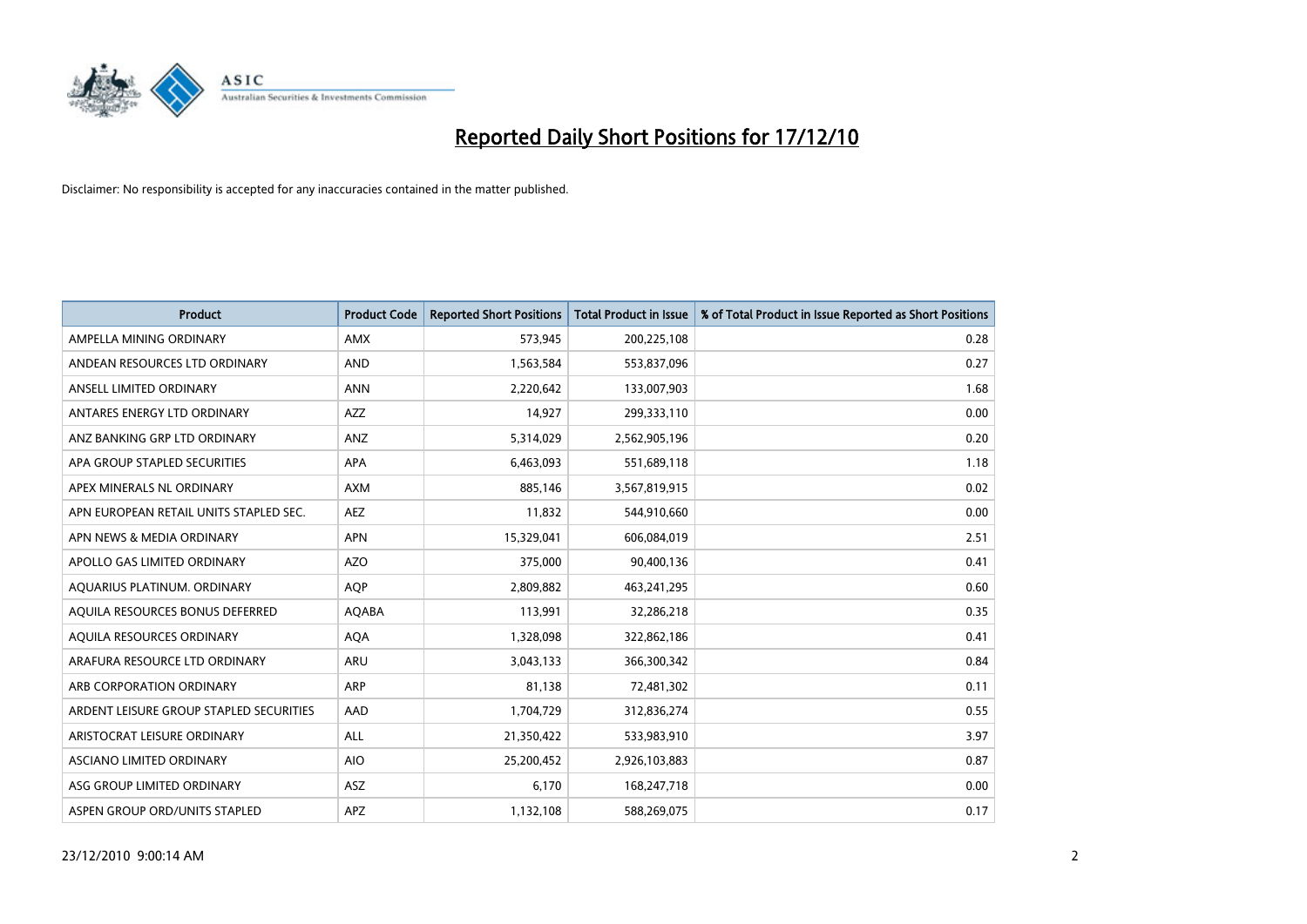

| <b>Product</b>                          | <b>Product Code</b> | <b>Reported Short Positions</b> | <b>Total Product in Issue</b> | % of Total Product in Issue Reported as Short Positions |
|-----------------------------------------|---------------------|---------------------------------|-------------------------------|---------------------------------------------------------|
| ASTRO JAP PROP GROUP STAPLED SECURITIES | AJA                 | 143,984                         | 508,212,161                   | 0.03                                                    |
| ASX LIMITED ORDINARY                    | <b>ASX</b>          | 1,912,377                       | 175,136,729                   | 1.10                                                    |
| ATLANTIC LIMITED ORDINARY               | ATI                 | 206,203                         | 108,805,870                   | 0.19                                                    |
| ATLAS IRON LIMITED ORDINARY             | <b>AGO</b>          | 5,222,475                       | 546,957,119                   | 0.95                                                    |
| <b>AUCKLAND INTERNATION ORDINARY</b>    | AIA                 | 121,987                         | 1,317,998,787                 | 0.01                                                    |
| AURORA OIL & GAS ORDINARY               | <b>AUT</b>          | 1,170,452                       | 334, 365, 342                 | 0.35                                                    |
| <b>AUSDRILL LIMITED ORDINARY</b>        | <b>ASL</b>          | 254,322                         | 262,833,907                   | 0.09                                                    |
| AUSENCO LIMITED ORDINARY                | AAX                 | 4,142,597                       | 122,427,576                   | 3.38                                                    |
| AUSTAL LIMITED ORDINARY                 | ASB                 | 226,484                         | 188,069,638                   | 0.11                                                    |
| <b>AUSTAR UNITED ORDINARY</b>           | <b>AUN</b>          | 15,999,052                      | 1,271,357,418                 | 1.25                                                    |
| AUSTBROKERS HOLDINGS ORDINARY           | <b>AUB</b>          | 2                               | 54,339,433                    | 0.00                                                    |
| AUSTIN ENGINEERING ORDINARY             | ANG                 | 19,625                          | 71,364,403                    | 0.02                                                    |
| <b>AUSTRALAND ASSETS ASSETS</b>         | <b>AAZPB</b>        | 1,168                           | 2,750,000                     | 0.04                                                    |
| AUSTRALAND PROPERTY STAPLED SECURITY    | <b>ALZ</b>          | 3,158,490                       | 576,837,197                   | 0.55                                                    |
| AUSTRALIAN AGRICULT, ORDINARY           | AAC                 | 1,732,844                       | 264,264,459                   | 0.64                                                    |
| AUSTRALIAN EDUCATION UNITS              | <b>AEU</b>          | 625,000                         | 134,973,383                   | 0.46                                                    |
| AUSTRALIAN INFRASTR, UNITS/ORDINARY     | <b>AIX</b>          | 575,811                         | 620,733,944                   | 0.11                                                    |
| AUSTRALIAN MINES LTD ORDINARY           | <b>AUZ</b>          | 1,400,000                       | 349,083,108                   | 0.40                                                    |
| AUSTRALIAN PHARM, ORDINARY              | API                 | 1,450,301                       | 488,115,883                   | 0.28                                                    |
| AUTOMOTIVE HOLDINGS ORDINARY            | AHE                 | 314,402                         | 226,387,577                   | 0.14                                                    |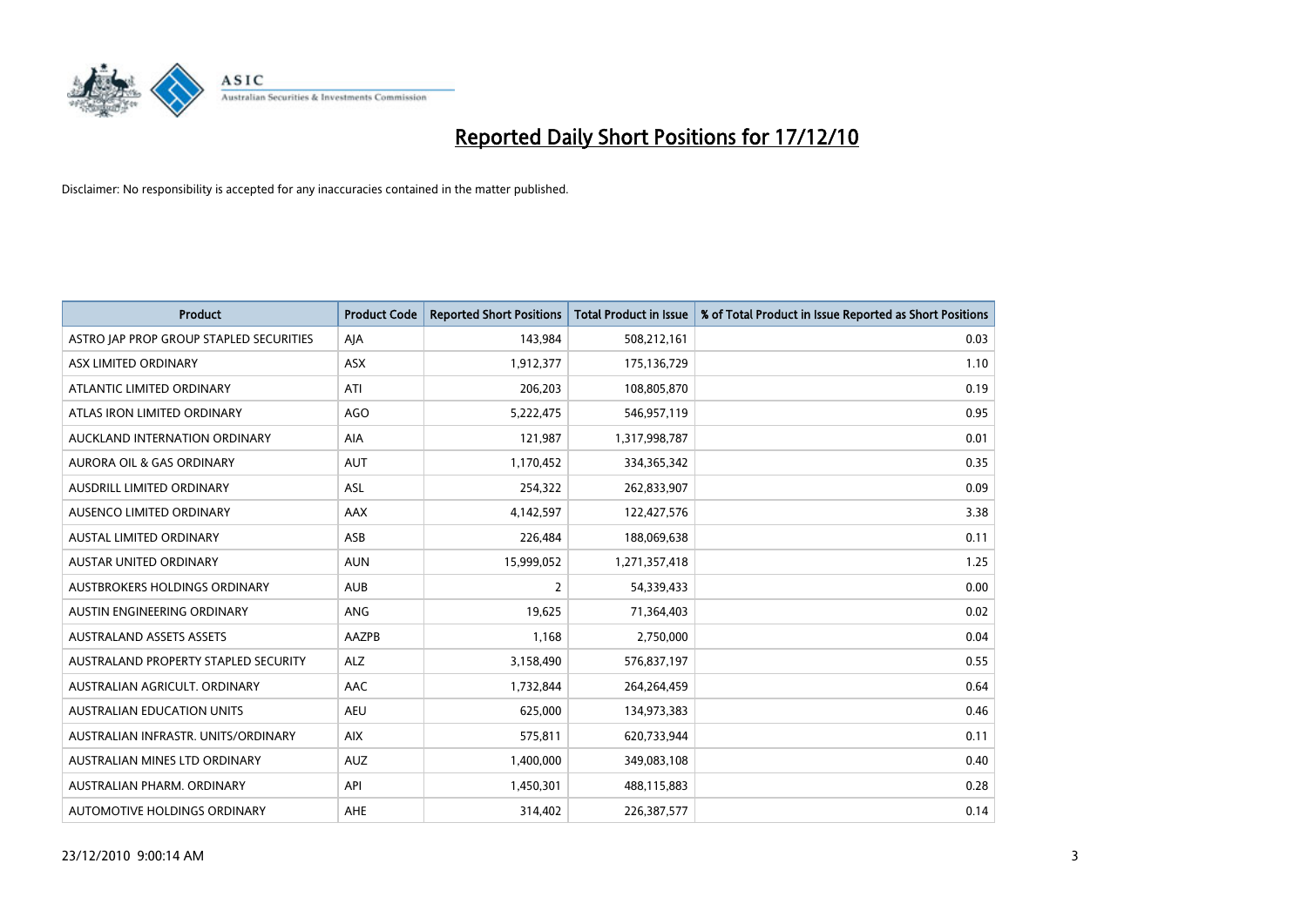

| <b>Product</b>                       | <b>Product Code</b> | <b>Reported Short Positions</b> | Total Product in Issue | % of Total Product in Issue Reported as Short Positions |
|--------------------------------------|---------------------|---------------------------------|------------------------|---------------------------------------------------------|
| AVEXA LIMITED ORDINARY               | <b>AVX</b>          | 243,657                         | 847,688,779            | 0.03                                                    |
| AVOCA RESOURCES ORDINARY             | <b>AVO</b>          | 125,368                         | 302,599,660            | 0.04                                                    |
| AWE LIMITED ORDINARY                 | <b>AWE</b>          | 4,447,404                       | 521,871,941            | 0.86                                                    |
| AXA ASIA PACIFIC ORDINARY            | <b>AXA</b>          | 1,179,046                       | 2,067,095,545          | 0.05                                                    |
| BANK OF OUEENSLAND, ORDINARY         | <b>BOO</b>          | 890.857                         | 222,072,957            | 0.41                                                    |
| <b>BANNERMAN RESOURCES ORDINARY</b>  | <b>BMN</b>          | 52,829                          | 204,435,934            | 0.03                                                    |
| <b>BARAKA PETROLEUM ORDINARY</b>     | <b>BKP</b>          | 20.000                          | 1,769,209,046          | 0.00                                                    |
| <b>BASS STRAIT OIL CO ORDINARY</b>   | <b>BAS</b>          | 1,482                           | 291,030,250            | 0.00                                                    |
| <b>BATHURST RESOURCES ORDINARY</b>   | <b>BTU</b>          | 3,106,239                       | 608,186,983            | 0.51                                                    |
| <b>BAUXITE RESOURCE LTD ORDINARY</b> | <b>BAU</b>          | 35.697                          | 234,379,896            | 0.02                                                    |
| <b>BC IRON LIMITED ORDINARY</b>      | <b>BCI</b>          | 21,500                          | 88,561,000             | 0.02                                                    |
| BEACH ENERGY LIMITED ORDINARY        | <b>BPT</b>          | 6,563,818                       | 1,099,021,290          | 0.59                                                    |
| BENDIGO AND ADELAIDE ORDINARY        | <b>BEN</b>          | 5.428.347                       | 357,588,814            | 1.50                                                    |
| BERKELEY RESOURCES ORDINARY          | <b>BKY</b>          | 499.189                         | 141,841,168            | 0.34                                                    |
| BETASHARES ASX RES ETF UNITS         | <b>ORE</b>          | 600                             | 3,119,432              | 0.02                                                    |
| <b>BHP BILLITON LIMITED ORDINARY</b> | <b>BHP</b>          | 24,816,562                      | 3,356,081,497          | 0.72                                                    |
| <b>BILLABONG ORDINARY</b>            | <b>BBG</b>          | 7,938,831                       | 253,613,826            | 3.08                                                    |
| <b>BIOTA HOLDINGS ORDINARY</b>       | <b>BTA</b>          | 1,692,343                       | 180,691,377            | 0.94                                                    |
| <b>BISALLOY STEEL ORDINARY</b>       | <b>BIS</b>          | 84,480                          | 216,455,965            | 0.04                                                    |
| BKI INVESTMENT LTD ORDINARY          | BKI                 | 508                             | 420,919,092            | 0.00                                                    |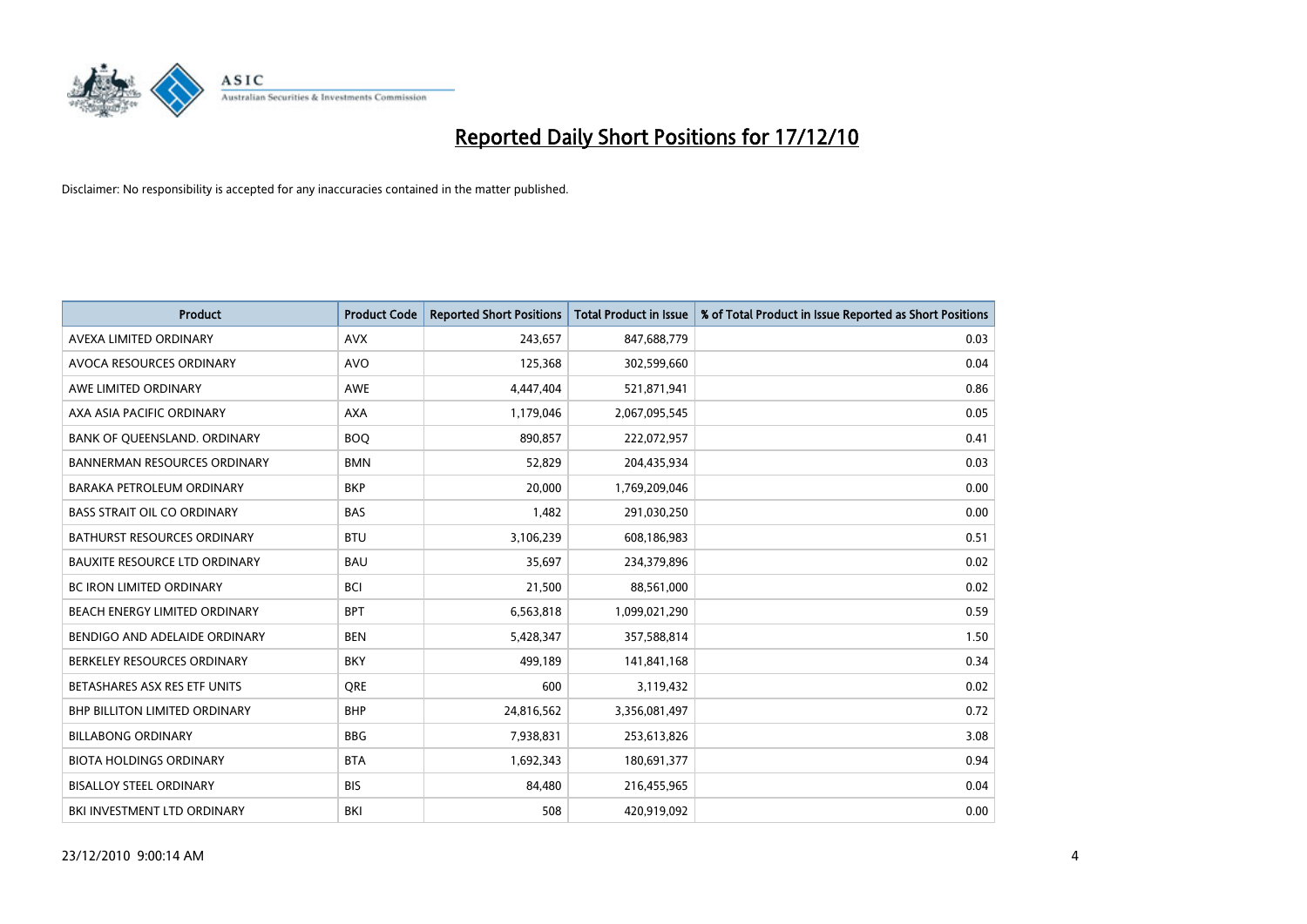

| <b>Product</b>                           | <b>Product Code</b> | <b>Reported Short Positions</b> | <b>Total Product in Issue</b> | % of Total Product in Issue Reported as Short Positions |
|------------------------------------------|---------------------|---------------------------------|-------------------------------|---------------------------------------------------------|
| <b>BLACKTHORN RESOURCES ORDINARY</b>     | <b>BTR</b>          | 35.848                          | 106,885,300                   | 0.03                                                    |
| <b>BLUESCOPE STEEL LTD ORDINARY</b>      | <b>BSL</b>          | 30,262,776                      | 1,842,207,385                 | 1.63                                                    |
| <b>BOART LONGYEAR ORDINARY</b>           | <b>BLY</b>          | 1,050,335                       | 461, 163, 412                 | 0.23                                                    |
| <b>BOOM LOGISTICS ORDINARY</b>           | <b>BOL</b>          | 337,999                         | 461,500,712                   | 0.07                                                    |
| BORAL LIMITED, ORDINARY                  | <b>BLD</b>          | 24,681,038                      | 724,446,767                   | 3.41                                                    |
| BOTSWANA METALS LTD ORDINARY             | <b>BML</b>          | 7,000                           | 106,421,094                   | 0.01                                                    |
| <b>BOW ENERGY LIMITED ORDINARY</b>       | <b>BOW</b>          | 68,427                          | 322,927,187                   | 0.03                                                    |
| <b>BRADKEN LIMITED ORDINARY</b>          | <b>BKN</b>          | 431,638                         | 139,639,929                   | 0.33                                                    |
| <b>BRAMBLES LIMITED ORDINARY</b>         | <b>BXB</b>          | 7,519,953                       | 1,434,478,107                 | 0.51                                                    |
| <b>BREVILLE GROUP LTD ORDINARY</b>       | <b>BRG</b>          | 2,740                           | 129,615,322                   | 0.00                                                    |
| BRICKWORKS LIMITED ORDINARY              | <b>BKW</b>          | 73,919                          | 147,567,333                   | 0.05                                                    |
| <b>BROCKMAN RESOURCES ORDINARY</b>       | <b>BRM</b>          | 169,273                         | 142,963,151                   | 0.12                                                    |
| BT INVESTMENT MNGMNT ORDINARY            | <b>BTT</b>          | 15                              | 160,000,000                   | 0.00                                                    |
| <b>BUNNINGS WAREHOUSE ORDINARY UNITS</b> | <b>BWP</b>          | 545,035                         | 427,042,646                   | 0.12                                                    |
| <b>BURU ENERGY ORDINARY</b>              | <b>BRU</b>          | 155,589                         | 182,780,549                   | 0.09                                                    |
| CABCHARGE AUSTRALIA ORDINARY             | CAB                 | 985,506                         | 120,437,014                   | 0.82                                                    |
| CALTEX AUSTRALIA ORDINARY                | <b>CTX</b>          | 4,876,988                       | 270,000,000                   | 1.80                                                    |
| CAMPBELL BROTHERS ORDINARY               | <b>CPB</b>          | 103,318                         | 66,959,593                    | 0.16                                                    |
| CAPE LAMBERT RES LTD ORDINARY            | <b>CFE</b>          | 1,147,998                       | 588,652,832                   | 0.19                                                    |
| <b>CARBON ENERGY ORDINARY</b>            | <b>CNX</b>          | 1,182,242                       | 640,444,620                   | 0.18                                                    |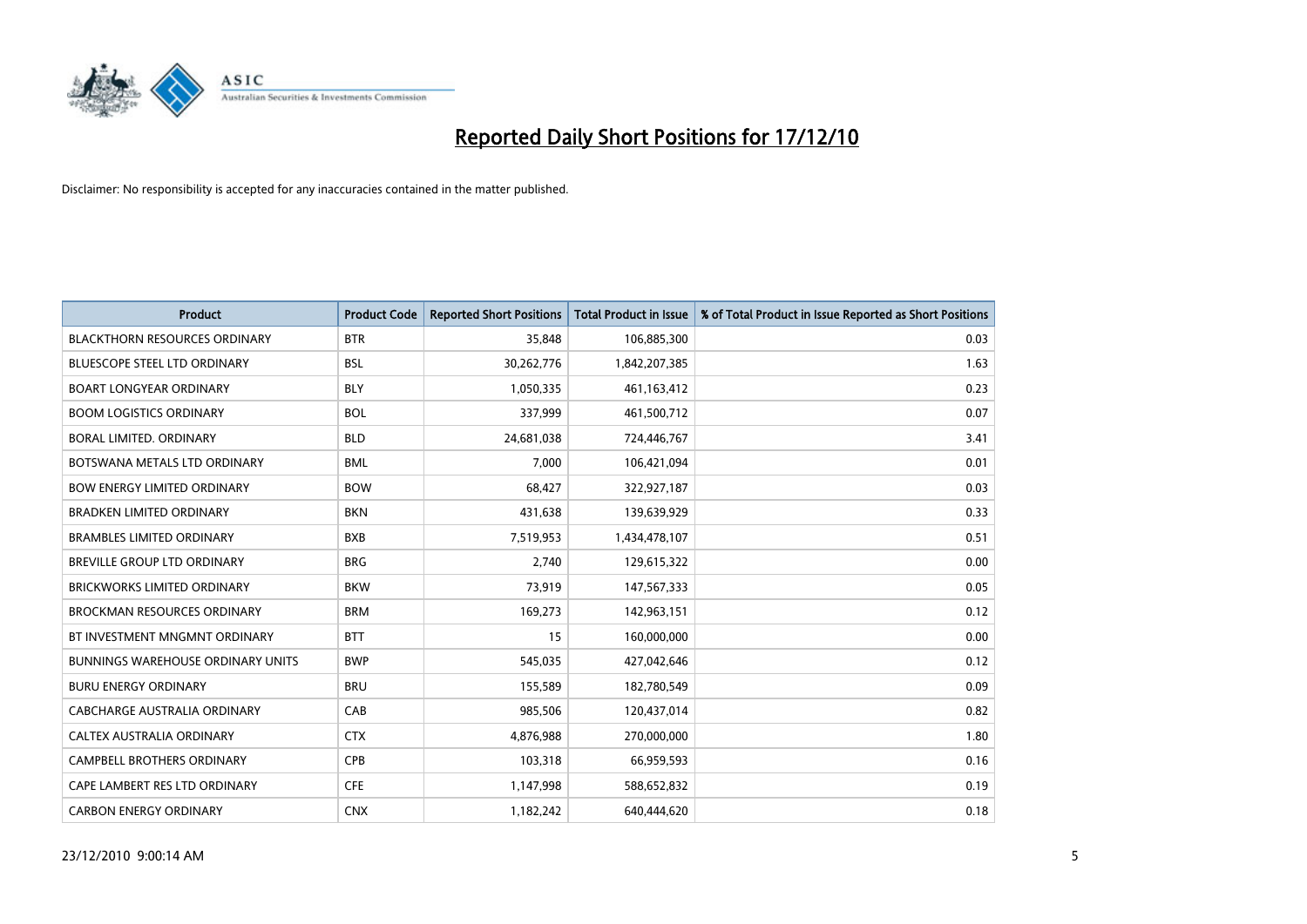

| <b>Product</b>                                | <b>Product Code</b> | <b>Reported Short Positions</b> | <b>Total Product in Issue</b> | % of Total Product in Issue Reported as Short Positions |
|-----------------------------------------------|---------------------|---------------------------------|-------------------------------|---------------------------------------------------------|
| <b>CARDNO LIMITED ORDINARY</b>                | CDD                 | 44.446                          | 105,797,439                   | 0.03                                                    |
| CARNARVON PETROLEUM ORDINARY                  | <b>CVN</b>          | 153,179                         | 687,820,634                   | 0.02                                                    |
| <b>CARNEGIE WAVE ENERGY ORDINARY</b>          | <b>CWE</b>          | 83.000                          | 565,237,627                   | 0.01                                                    |
| CARPATHIAN RESOURCES ORDINARY                 | <b>CPN</b>          | 75,000                          | 265,533,501                   | 0.03                                                    |
| CARPENTARIA EXP. LTD ORDINARY                 | CAP                 | 9,777                           | 94,191,301                    | 0.01                                                    |
| CARSALES.COM LTD ORDINARY                     | <b>CRZ</b>          | 2,666,377                       | 233,973,300                   | 1.13                                                    |
| CASH CONVERTERS ORD/DIV ACCESS                | CCV                 | 91,127                          | 379,761,025                   | 0.02                                                    |
| <b>CASPIAN OIL &amp; GAS ORDINARY</b>         | <b>CIG</b>          | 50,000                          | 1,331,500,513                 | 0.00                                                    |
| CATALPA RESOURCES ORDINARY                    | CAH                 | 89,510                          | 162,832,907                   | 0.06                                                    |
| <b>CEC GROUP LIMITED ORDINARY</b>             | CEG                 | 1,750                           | 79,662,662                    | 0.00                                                    |
| <b>CELLNET GROUP ORDINARY</b>                 | <b>CLT</b>          | 1,342                           | 69,875,723                    | 0.00                                                    |
| CENTRAL PETROLEUM ORDINARY                    | <b>CTP</b>          | 11,455                          | 982,298,842                   | 0.00                                                    |
| <b>CENTRO PROPERTIES UNITS/ORD STAPLED</b>    | <b>CNP</b>          | 475,031                         | 972,414,514                   | 0.05                                                    |
| <b>CENTRO RETAIL GROUP STAPLED SECURITIES</b> | <b>CER</b>          | 793,775                         | 2,286,399,424                 | 0.03                                                    |
| <b>CERAMIC FUEL CELLS ORDINARY</b>            | <b>CFU</b>          | 346,236                         | 1,201,353,566                 | 0.02                                                    |
| CFS RETAIL PROPERTY UNITS                     | <b>CFX</b>          | 33,657,151                      | 2,825,628,530                 | 1.17                                                    |
| CGA MINING LIMITED ORDINARY                   | CGX                 | 98,230                          | 333,265,726                   | 0.03                                                    |
| CHALICE GOLD MINES ORDINARY                   | <b>CHN</b>          | 94,500                          | 211,455,886                   | 0.04                                                    |
| <b>CHALLENGER DIV.PRO. STAPLED UNITS</b>      | <b>CDI</b>          | 34,076                          | 913,426,007                   | 0.00                                                    |
| CHALLENGER INFRAST. STAPLED UNITS             | <b>CIF</b>          | 22,364                          | 316,223,785                   | 0.00                                                    |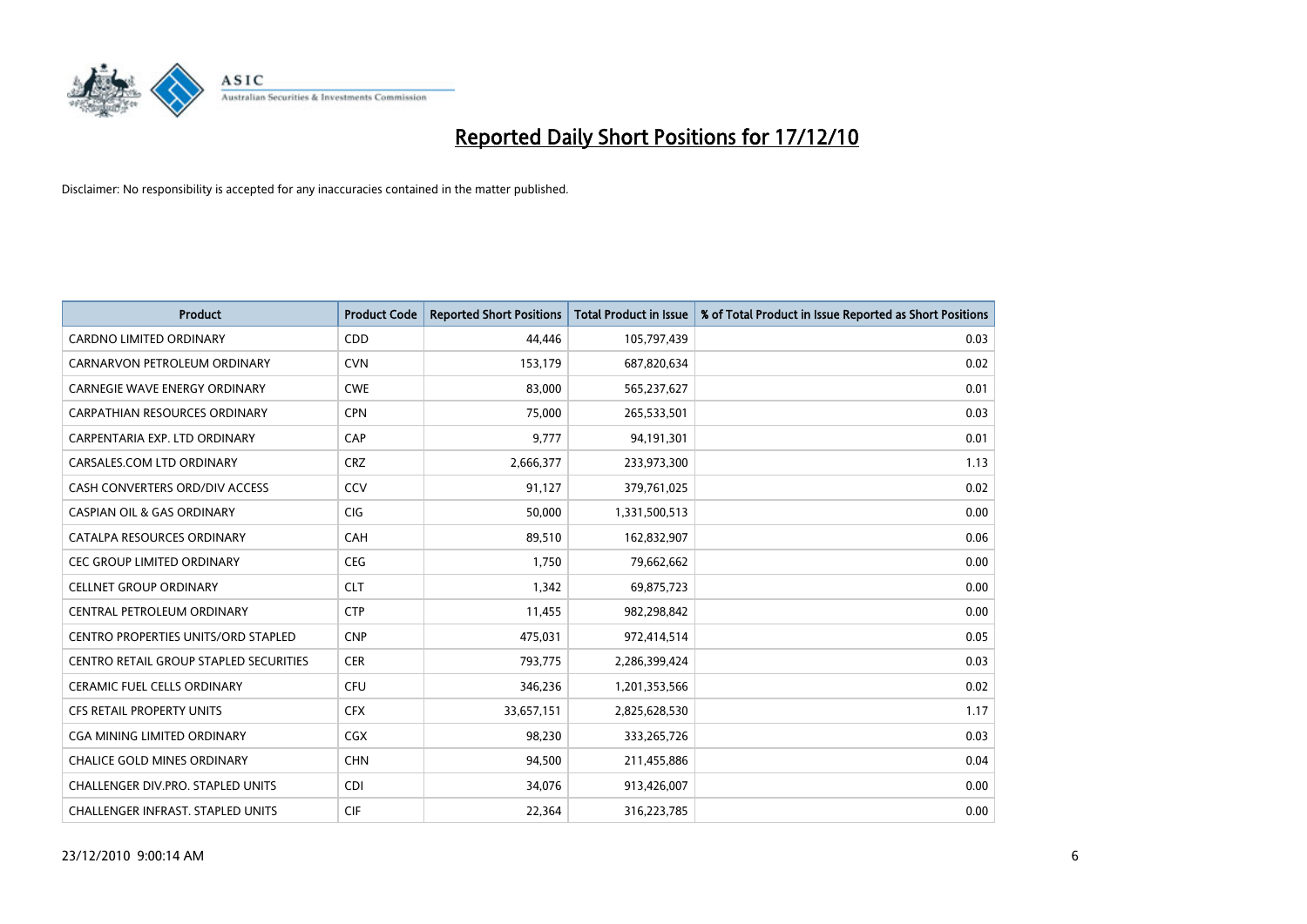

| <b>Product</b>                          | <b>Product Code</b> | <b>Reported Short Positions</b> | Total Product in Issue | % of Total Product in Issue Reported as Short Positions |
|-----------------------------------------|---------------------|---------------------------------|------------------------|---------------------------------------------------------|
| <b>CHALLENGER LIMITED ORDINARY</b>      | CGF                 | 3,818,751                       | 502,403,359            | 0.76                                                    |
| CHANDLER MACLEOD LTD ORDINARY           | <b>CMG</b>          | 11.970                          | 422,031,685            | 0.00                                                    |
| CHARTER HALL GROUP STAPLED US PROHIBIT. | <b>CHC</b>          | 881,027                         | 306,341,814            | 0.28                                                    |
| <b>CHARTER HALL OFFICE UNIT</b>         | COO                 | 586,377                         | 493,319,730            | 0.12                                                    |
| <b>CHARTER HALL RETAIL UNITS</b>        | <b>COR</b>          | 48.607                          | 305,810,723            | 0.02                                                    |
| CHEMGENEX PHARMACEUT ORDINARY           | <b>CXS</b>          | 195,195                         | 283,348,870            | 0.07                                                    |
| CITADEL RESOURCE GRP ORDINARY           | CGG                 | 2,175,355                       | 2,394,333,467          | 0.08                                                    |
| CITIGOLD CORP LTD ORDINARY              | <b>CTO</b>          | 2,070,886                       | 1,040,278,301          | 0.20                                                    |
| CLINUVEL PHARMACEUT. ORDINARY           | <b>CUV</b>          | 4,127                           | 30,344,956             | 0.01                                                    |
| <b>CLOUGH LIMITED ORDINARY</b>          | <b>CLO</b>          | 437,214                         | 770,906,269            | 0.05                                                    |
| <b>COAL &amp; ALLIED ORDINARY</b>       | <b>CNA</b>          | 14,924                          | 86,584,735             | 0.02                                                    |
| COAL OF AFRICA LTD ORDINARY             | <b>CZA</b>          | 1,858,251                       | 530,514,663            | 0.34                                                    |
| <b>COALSPUR MINES LTD ORDINARY</b>      | <b>CPL</b>          | 1,900,817                       | 482,857,575            | 0.40                                                    |
| COCA-COLA AMATIL ORDINARY               | <b>CCL</b>          | 3,749,004                       | 756,003,067            | 0.48                                                    |
| COCHLEAR LIMITED ORDINARY               | <b>COH</b>          | 929,728                         | 56,666,632             | 1.62                                                    |
| <b>COCKATOO COAL ORDINARY</b>           | <b>COK</b>          | 1,272,642                       | 970,036,951            | 0.13                                                    |
| <b>COFFEY INTERNATIONAL ORDINARY</b>    | COF                 | 35,188                          | 132,577,523            | 0.02                                                    |
| COMMONWEALTH BANK, ORDINARY             | <b>CBA</b>          | 13,251,432                      | 1,548,882,074          | 0.81                                                    |
| <b>COMMONWEALTH PROP ORDINARY UNITS</b> | <b>CPA</b>          | 44, 101, 772                    | 2,341,356,439          | 1.88                                                    |
| <b>COMPASS RESOURCES ORDINARY</b>       | <b>CMR</b>          | 101,480                         | 147,402,920            | 0.07                                                    |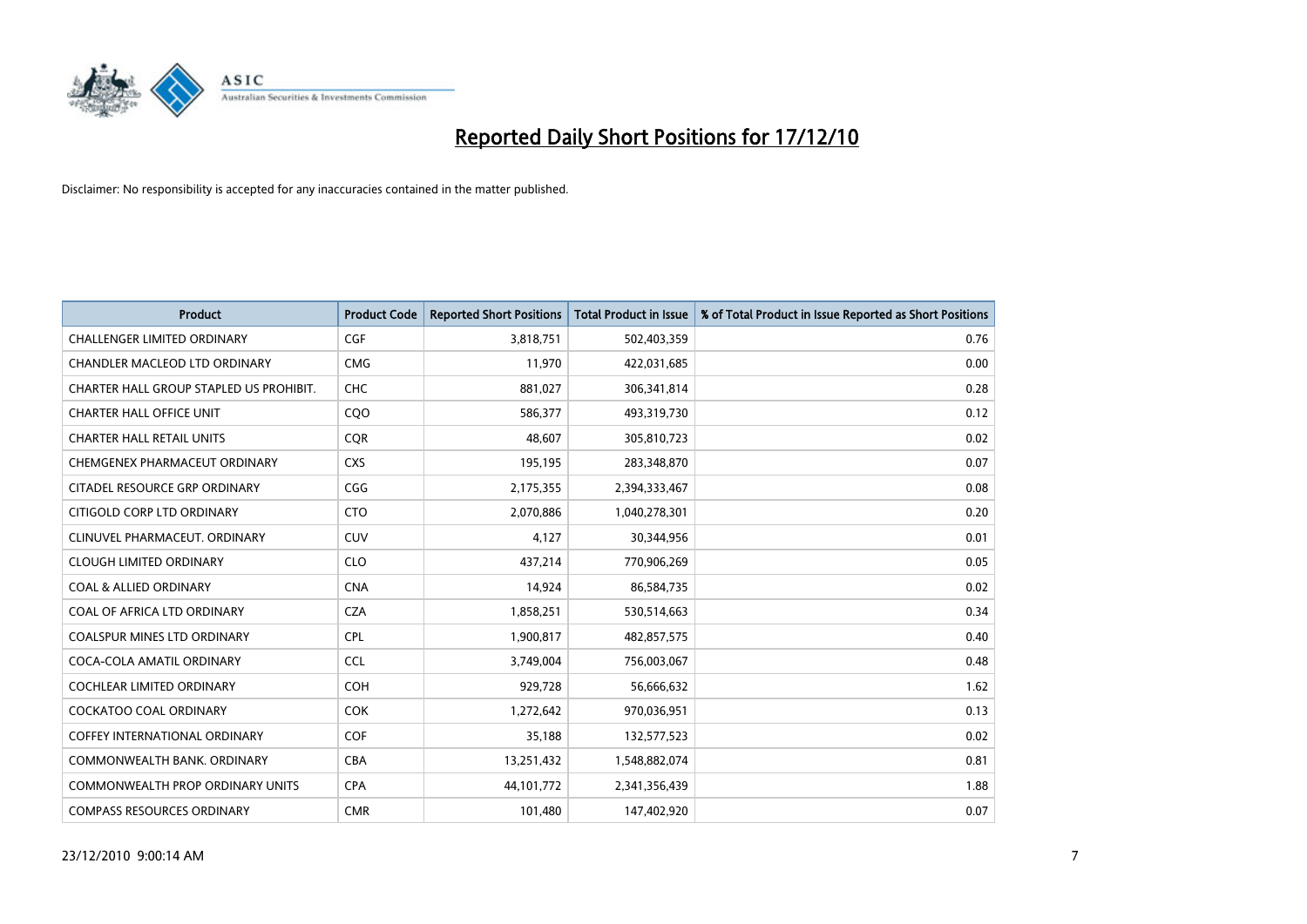

| <b>Product</b>                           | <b>Product Code</b> | <b>Reported Short Positions</b> | Total Product in Issue | % of Total Product in Issue Reported as Short Positions |
|------------------------------------------|---------------------|---------------------------------|------------------------|---------------------------------------------------------|
| <b>COMPUTERSHARE LTD ORDINARY</b>        | <b>CPU</b>          | 4,818,990                       | 555,664,059            | 0.85                                                    |
| <b>CONNECTEAST GROUP STAPLED</b>         | CEU                 | 40,116,770                      | 3,940,145,951          | 1.03                                                    |
| CONSOLIDATED MEDIA, ORDINARY             | <b>CMJ</b>          | 2,744,382                       | 561,834,996            | 0.49                                                    |
| CONTANGO MICROCAP ORDINARY               | <b>CTN</b>          | 7,500                           | 145,708,783            | 0.01                                                    |
| <b>COOPER ENERGY LTD ORDINARY</b>        | <b>COE</b>          | 33,448                          | 292,576,001            | 0.02                                                    |
| <b>COPPER STRIKE LTD ORDINARY</b>        | <b>CSE</b>          | 714                             | 129,455,571            | 0.00                                                    |
| <b>CORDLIFE LIMITED ORDINARY</b>         | CBB                 | 30,579                          | 145,360,920            | 0.02                                                    |
| <b>COUNT FINANCIAL ORDINARY</b>          | COU                 | 6,962                           | 262,212,976            | 0.00                                                    |
| CRANE GROUP LIMITED ORDINARY             | <b>CRG</b>          | 1,479,194                       | 79,110,667             | 1.86                                                    |
| <b>CROMWELL GROUP STAPLED SECURITIES</b> | <b>CMW</b>          | 192,643                         | 910,985,951            | 0.02                                                    |
| <b>CROWN LIMITED ORDINARY</b>            | <b>CWN</b>          | 2,713,670                       | 754,131,800            | 0.34                                                    |
| <b>CSG LIMITED ORDINARY</b>              | CSV                 | 587,862                         | 244,878,695            | 0.23                                                    |
| <b>CSL LIMITED ORDINARY</b>              | <b>CSL</b>          | 11,194,838                      | 547,982,913            | 2.03                                                    |
| <b>CSR LIMITED ORDINARY</b>              | <b>CSR</b>          | 3,213,899                       | 1,517,909,514          | 0.21                                                    |
| <b>CUDECO LIMITED ORDINARY</b>           | CDU                 | 824,042                         | 145,412,643            | 0.55                                                    |
| <b>CUSTOMERS LIMITED ORDINARY</b>        | <b>CUS</b>          | 175,083                         | 134,869,357            | 0.12                                                    |
| DART ENERGY LTD ORDINARY                 | <b>DTE</b>          | 1,676,478                       | 538,188,184            | 0.31                                                    |
| DAVID JONES LIMITED ORDINARY             | <b>DJS</b>          | 12,607,149                      | 514,034,694            | 2.48                                                    |
| DECMIL GROUP LIMITED ORDINARY            | <b>DCG</b>          | 17,397                          | 124,204,568            | 0.01                                                    |
| DEEP YELLOW LIMITED ORDINARY             | <b>DYL</b>          | 9.999                           | 1,125,814,458          | 0.00                                                    |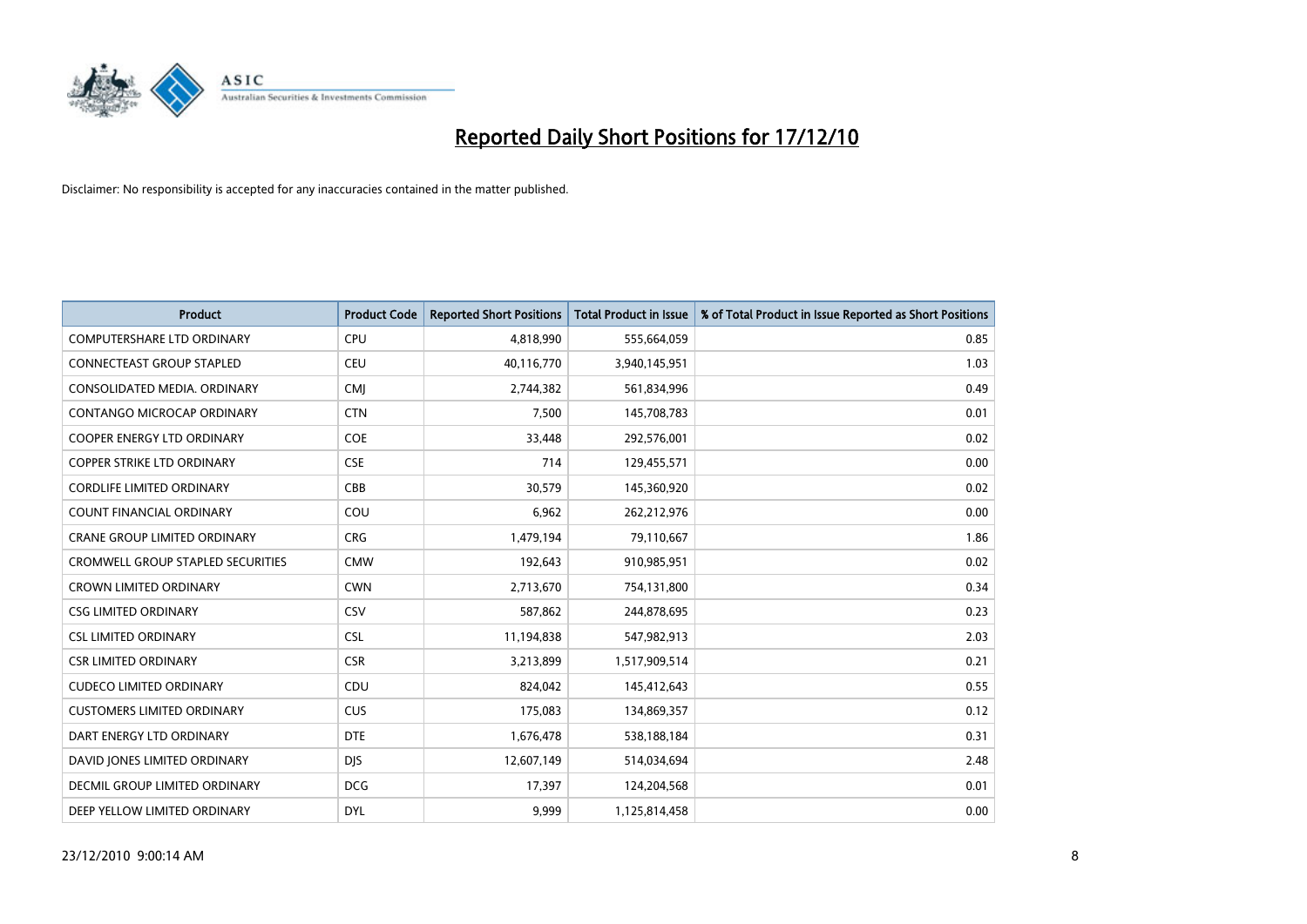

| <b>Product</b>                       | <b>Product Code</b> | <b>Reported Short Positions</b> | Total Product in Issue | % of Total Product in Issue Reported as Short Positions |
|--------------------------------------|---------------------|---------------------------------|------------------------|---------------------------------------------------------|
| DEVINE LIMITED ORDINARY              | <b>DVN</b>          | 1,000                           | 634,918,223            | 0.00                                                    |
| DEXUS PROPERTY GROUP STAPLED UNITS   | <b>DXS</b>          | 6,353,153                       | 4,839,024,176          | 0.13                                                    |
| DISCOVERY METALS LTD ORDINARY        | <b>DML</b>          | 257,259                         | 435,878,231            | 0.05                                                    |
| DOMINION MINING ORDINARY             | <b>DOM</b>          | 183,181                         | 103,520,259            | 0.17                                                    |
| DOMINO PIZZA ENTERPR ORDINARY        | <b>DMP</b>          | 3                               | 68,407,674             | 0.00                                                    |
| DOWNER EDI LIMITED ORDINARY          | <b>DOW</b>          | 1,690,960                       | 343,178,483            | 0.49                                                    |
| DRILLSEARCH ENERGY ORDINARY          | <b>DLS</b>          | 500.000                         | 2,058,079,563          | 0.02                                                    |
| DUET GROUP STAPLED US PROHIBIT.      | <b>DUE</b>          | 1,966,811                       | 887,304,690            | 0.22                                                    |
| DULUXGROUP LIMITED ORDINARY          | <b>DLX</b>          | 920,417                         | 367,456,259            | 0.25                                                    |
| DWS ADVANCED ORDINARY                | <b>DWS</b>          | 117,366                         | 132,362,763            | 0.09                                                    |
| DYESOL LIMITED ORDINARY              | <b>DYE</b>          | 340,000                         | 143,379,333            | 0.24                                                    |
| <b>EASTERN STAR GAS ORDINARY</b>     | ESG                 | 1,874,050                       | 991,567,041            | 0.16                                                    |
| EDT RETAIL TRUST UNITS               | <b>EDT</b>          | 99,457                          | 4,700,290,868          | 0.00                                                    |
| <b>ELDERS LIMITED ORDINARY</b>       | <b>ELD</b>          | 15,232,469                      | 448,598,480            | 3.37                                                    |
| ELDORADO GOLD CORP CDI 1:1           | EAU                 | 23,623                          | 20,699,344             | 0.12                                                    |
| ELIXIR PETROLEUM LTD ORDINARY        | <b>EXR</b>          | 324,400                         | 188,988,472            | 0.17                                                    |
| <b>EMECO HOLDINGS ORDINARY</b>       | <b>EHL</b>          | 892,826                         | 631,237,586            | 0.15                                                    |
| ENERGY RESOURCES ORDINARY 'A'        | <b>ERA</b>          | 1,898,275                       | 190,737,934            | 0.99                                                    |
| <b>ENERGY WORLD CORPOR, ORDINARY</b> | <b>EWC</b>          | 7,867,391                       | 1,561,166,672          | 0.50                                                    |
| <b>ENTEK ENERGY LTD ORDINARY</b>     | <b>ETE</b>          | 489.903                         | 287,692,535            | 0.17                                                    |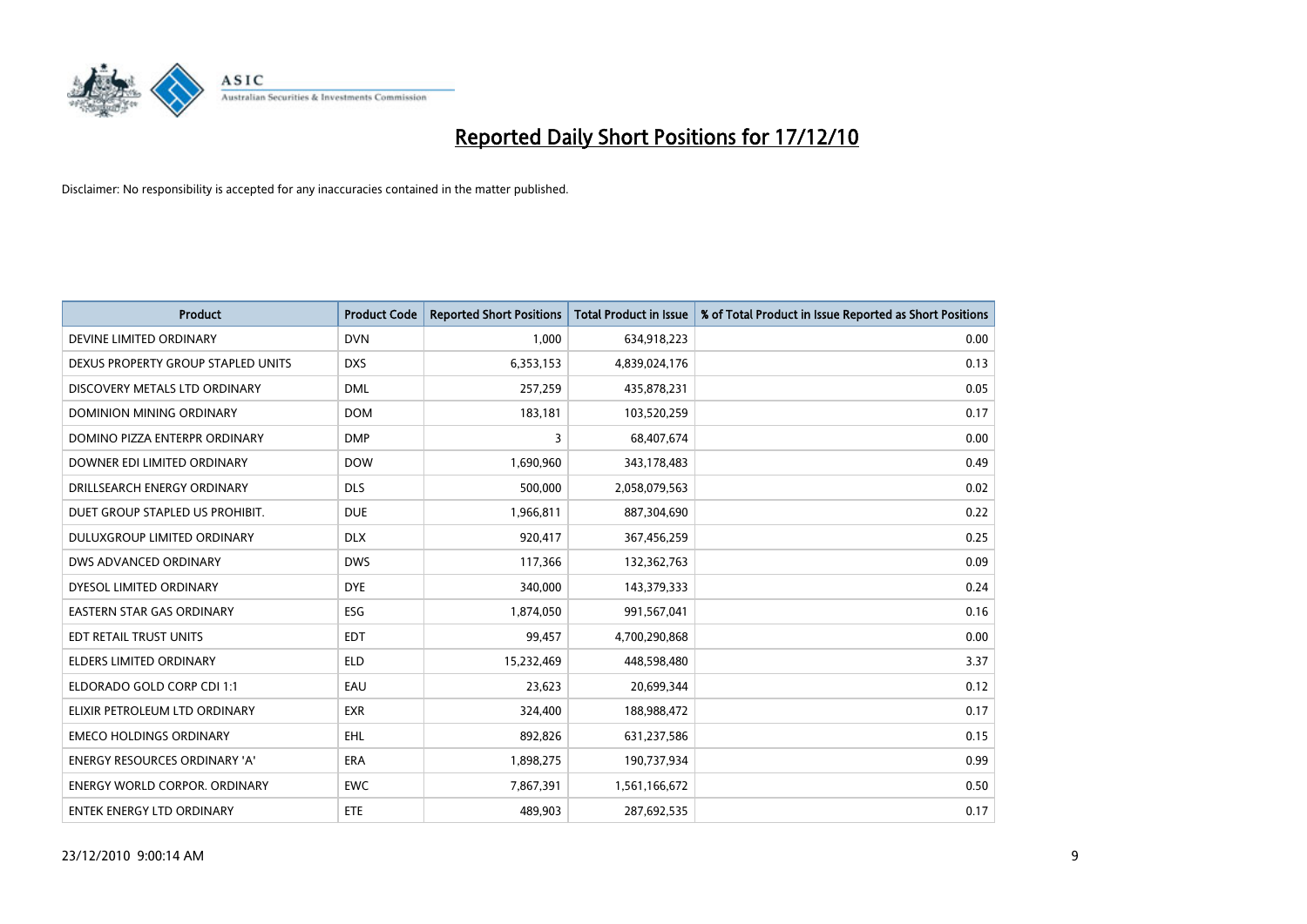

| <b>Product</b>                            | <b>Product Code</b> | <b>Reported Short Positions</b> | <b>Total Product in Issue</b> | % of Total Product in Issue Reported as Short Positions |
|-------------------------------------------|---------------------|---------------------------------|-------------------------------|---------------------------------------------------------|
| <b>ENTELLECT SOLUTIONS ORDINARY</b>       | <b>ESN</b>          | 464,050                         | 1,740,334,200                 | 0.03                                                    |
| <b>ENVESTRA LIMITED ORDINARY</b>          | <b>ENV</b>          | 1,857,921                       | 1,430,398,609                 | 0.13                                                    |
| EQUATORIAL RES LTD ORDINARY               | EQX                 | 1,800                           | 86,193,022                    | 0.00                                                    |
| EQUINOX MINERALS LTD CHESS DEPOSITARY INT | EON                 | 3,775,143                       | 709,393,211                   | 0.53                                                    |
| <b>EVEREST FINANCIAL ORDINARY</b>         | <b>EFG</b>          | 4.300                           | 251,442,316                   | 0.00                                                    |
| <b>EXTRACT RESOURCES ORDINARY</b>         | <b>EXT</b>          | 403,076                         | 243,302,298                   | 0.18                                                    |
| FAIRFAX MEDIA LTD ORDINARY                | <b>FXI</b>          | 297,419,753                     | 2,351,955,725                 | 12.65                                                   |
| <b>FANTASTIC HOLDINGS ORDINARY</b>        | <b>FAN</b>          | 3,000                           | 102,693,495                   | 0.00                                                    |
| FERRAUS LIMITED ORDINARY                  | <b>FRS</b>          | 1,114                           | 205,700,890                   | 0.00                                                    |
| FISHER & PAYKEL APP. ORDINARY             | <b>FPA</b>          | 10,745,752                      | 724,235,162                   | 1.49                                                    |
| FISHER & PAYKEL H. ORDINARY               | <b>FPH</b>          | 2,340,323                       | 517,811,812                   | 0.46                                                    |
| FKP PROPERTY GROUP STAPLED SECURITIES     | <b>FKP</b>          | 7,034,933                       | 1,174,033,185                 | 0.59                                                    |
| FLEETWOOD CORP ORDINARY                   | <b>FWD</b>          | 79.084                          | 57,281,484                    | 0.14                                                    |
| FLETCHER BUILDING ORDINARY                | <b>FBU</b>          | 1,560,060                       | 611,250,393                   | 0.25                                                    |
| FLEXIGROUP LIMITED ORDINARY               | <b>FXL</b>          | 81,599                          | 275,472,492                   | 0.03                                                    |
| <b>FLIGHT CENTRE ORDINARY</b>             | <b>FLT</b>          | 2,664,867                       | 99,789,746                    | 2.68                                                    |
| FLINDERS MINES LTD ORDINARY               | <b>FMS</b>          | 21,438,752                      | 1,820,149,571                 | 1.19                                                    |
| <b>FORGE GROUP LIMITED ORDINARY</b>       | <b>FGE</b>          | 7,624                           | 82,844,014                    | 0.01                                                    |
| FORTE ENERGY NL ORDINARY                  | <b>FTE</b>          | 2,658,986                       | 582,658,031                   | 0.46                                                    |
| FORTESCUE METALS GRP ORDINARY             | <b>FMG</b>          | 8,181,239                       | 3,112,442,409                 | 0.26                                                    |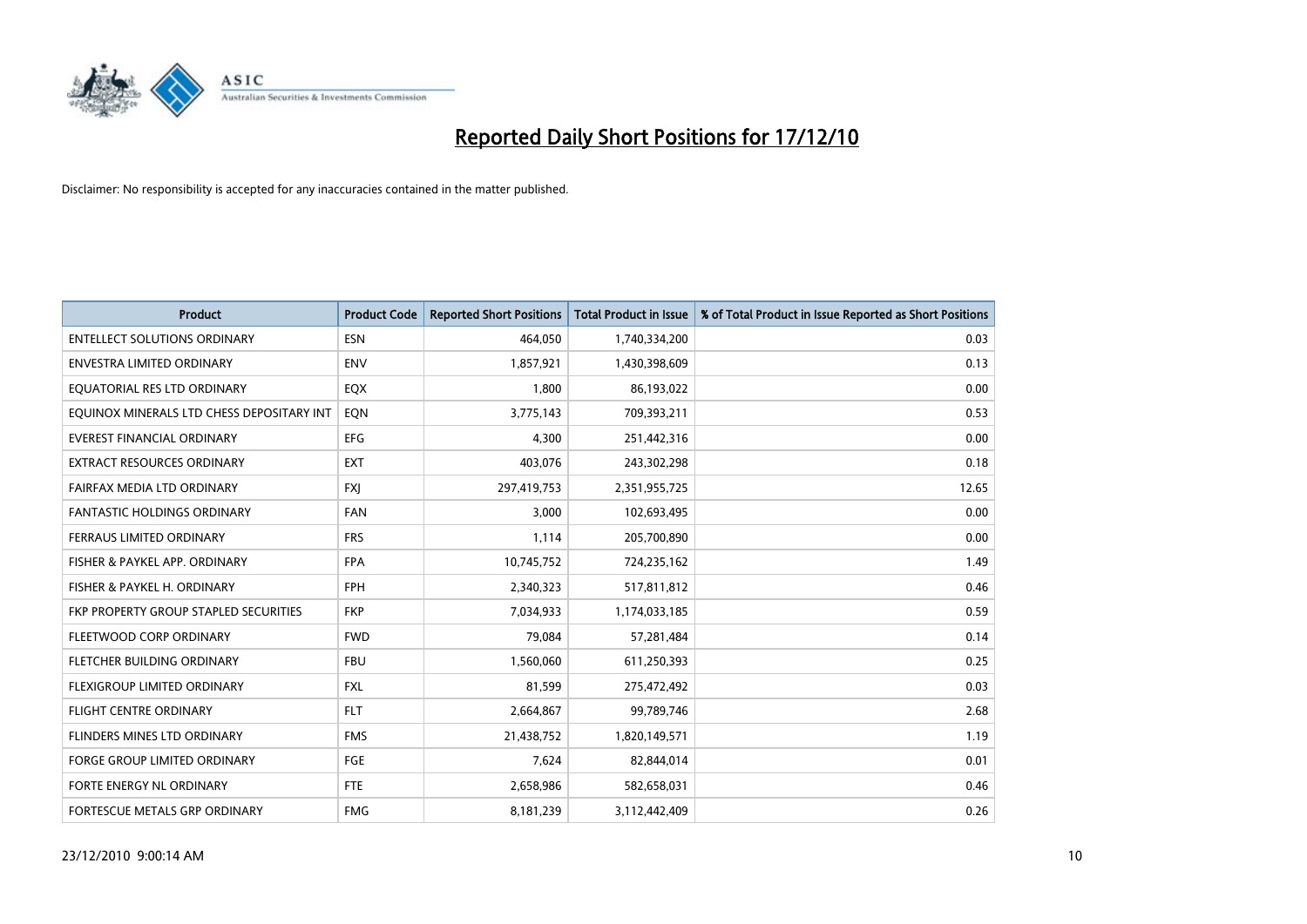

| <b>Product</b>                            | <b>Product Code</b> | <b>Reported Short Positions</b> | <b>Total Product in Issue</b> | % of Total Product in Issue Reported as Short Positions |
|-------------------------------------------|---------------------|---------------------------------|-------------------------------|---------------------------------------------------------|
| <b>FOSTER'S GROUP ORDINARY</b>            | FGL                 | 3,161,014                       | 1,935,386,127                 | 0.18                                                    |
| FTD CORPORATION ORDINARY                  | <b>FTD</b>          | 8.088                           | 100,421,069                   | 0.01                                                    |
| <b>FUNTASTIC LIMITED ORDINARY</b>         | <b>FUN</b>          | 322,528                         | 340,997,682                   | 0.09                                                    |
| <b>G.U.D. HOLDINGS ORDINARY</b>           | GUD                 | 282,727                         | 68,426,721                    | 0.41                                                    |
| <b>GALAXY RESOURCES ORDINARY</b>          | GXY                 | 622,136                         | 191,903,358                   | 0.31                                                    |
| <b>GEODYNAMICS LIMITED ORDINARY</b>       | GDY                 | 232,121                         | 293,047,456                   | 0.08                                                    |
| <b>GINDALBIE METALS LTD ORDINARY</b>      | <b>GBG</b>          | 8,658,324                       | 935,215,590                   | 0.92                                                    |
| <b>GIRALIA RESOURCES NL ORDINARY</b>      | <b>GIR</b>          | 311,750                         | 181,160,170                   | 0.17                                                    |
| <b>GLOBAL MINING ORDINARY</b>             | <b>GMI</b>          | 8,951                           | 191,820,968                   | 0.00                                                    |
| <b>GLOUCESTER COAL ORDINARY</b>           | GCL                 | 255,611                         | 140,447,062                   | 0.18                                                    |
| <b>GME RESOURCES LTD ORDINARY</b>         | <b>GME</b>          | 800                             | 302,352,750                   | 0.00                                                    |
| <b>GOLD ONE INT LTD ORDINARY</b>          | GDO                 | 66,956                          | 806,875,987                   | 0.01                                                    |
| <b>GOLDEN GATE PETROL ORDINARY</b>        | GGP                 | 11,538                          | 1,067,159,955                 | 0.00                                                    |
| <b>GOLDEN WEST RESOURCE ORDINARY</b>      | GWR                 | 1,617                           | 164,606,127                   | 0.00                                                    |
| <b>GOODMAN FIELDER. ORDINARY</b>          | <b>GFF</b>          | 13,662,501                      | 1,380,386,438                 | 1.00                                                    |
| <b>GOODMAN GROUP STAPLED US PROHIBIT.</b> | <b>GMG</b>          | 3,602,616                       | 6,369,751,394                 | 0.06                                                    |
| <b>GPT GROUP STAPLED SEC.</b>             | <b>GPT</b>          | 6,528,162                       | 1,855,529,431                 | 0.35                                                    |
| <b>GRAINCORP LIMITED A CLASS ORDINARY</b> | <b>GNC</b>          | 381,375                         | 198,318,900                   | 0.20                                                    |
| <b>GRANGE RESOURCES, ORDINARY</b>         | <b>GRR</b>          | 1,537,701                       | 1,152,077,403                 | 0.13                                                    |
| <b>GREENLAND MIN EN LTD ORDINARY</b>      | GGG                 | 2,715,038                       | 278,402,017                   | 0.97                                                    |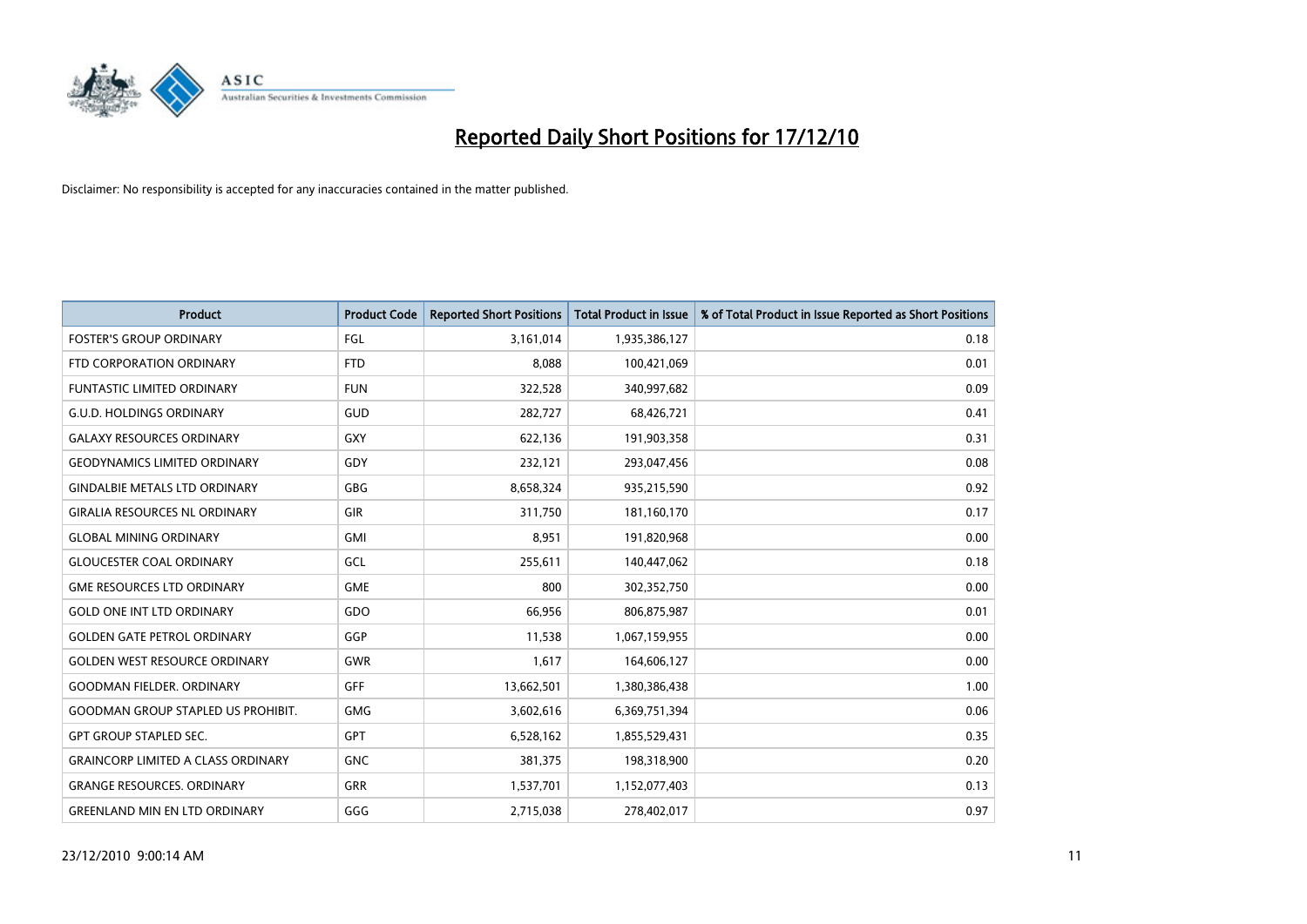

| <b>Product</b>                            | <b>Product Code</b> | <b>Reported Short Positions</b> | <b>Total Product in Issue</b> | % of Total Product in Issue Reported as Short Positions |
|-------------------------------------------|---------------------|---------------------------------|-------------------------------|---------------------------------------------------------|
| <b>GRYPHON MINERALS LTD ORDINARY</b>      | GRY                 | 64,963                          | 292,472,058                   | 0.02                                                    |
| GUINNESS PEAT GROUP. CHESS DEPOSITARY INT | GPG                 | 55                              | 291,115,957                   | 0.00                                                    |
| <b>GUNNS LIMITED ORDINARY</b>             | <b>GNS</b>          | 13,953,544                      | 806,734,892                   | 1.71                                                    |
| <b>GWA GROUP LTD ORDINARY</b>             | <b>GWA</b>          | 2,845,647                       | 301,102,514                   | 0.96                                                    |
| <b>HARVEY NORMAN ORDINARY</b>             | <b>HVN</b>          | 31,323,157                      | 1,062,316,784                 | 2.91                                                    |
| HASTIE GROUP LIMITED ORDINARY             | <b>HST</b>          | 758,937                         | 239,781,419                   | 0.32                                                    |
| HASTINGS DIVERSIFIED STAPLED SECURITY     | <b>HDF</b>          | 501,153                         | 518,300,758                   | 0.08                                                    |
| HEARTWARE INT INC CDI 35:1                | <b>HIN</b>          | 272,008                         | 66,059,280                    | 0.41                                                    |
| <b>HENDERSON GROUP CDI 1:1</b>            | <b>HGG</b>          | 5,523,269                       | 560,490,613                   | 0.97                                                    |
| HFA HOLDINGS LIMITED ORDINARY             | <b>HFA</b>          | 1,873,533                       | 469,330,170                   | 0.39                                                    |
| HIGHLANDS PACIFIC ORDINARY                | <b>HIG</b>          | 2,382,804                       | 685,582,148                   | 0.35                                                    |
| HILLS HOLDINGS LTD ORDINARY               | <b>HIL</b>          | 150,794                         | 248,676,841                   | 0.06                                                    |
| HORIZON OIL LIMITED ORDINARY              | <b>HZN</b>          | 3,112,897                       | 1,130,311,515                 | 0.27                                                    |
| <b>ICON ENERGY LIMITED ORDINARY</b>       | <b>ICN</b>          | 67,000                          | 439,801,394                   | 0.02                                                    |
| <b>IINET LIMITED ORDINARY</b>             | IIIN                | 1,088,940                       | 151,971,119                   | 0.71                                                    |
| <b>ILUKA RESOURCES ORDINARY</b>           | <b>ILU</b>          | 4,310,887                       | 418,700,517                   | 1.00                                                    |
| IMF (AUSTRALIA) LTD ORDINARY              | <b>IMF</b>          | 330,137                         | 122,496,819                   | 0.27                                                    |
| IMX RESOURCES LTD ORDINARY                | <b>IXR</b>          | 20,000                          | 262,552,803                   | 0.01                                                    |
| <b>INCITEC PIVOT ORDINARY</b>             | IPL                 | 2,434,377                       | 1,628,730,107                 | 0.14                                                    |
| <b>INDAGO RESOURCES LTD ORDINARY</b>      | <b>IDG</b>          | 8,670                           | 7,604,067                     | 0.11                                                    |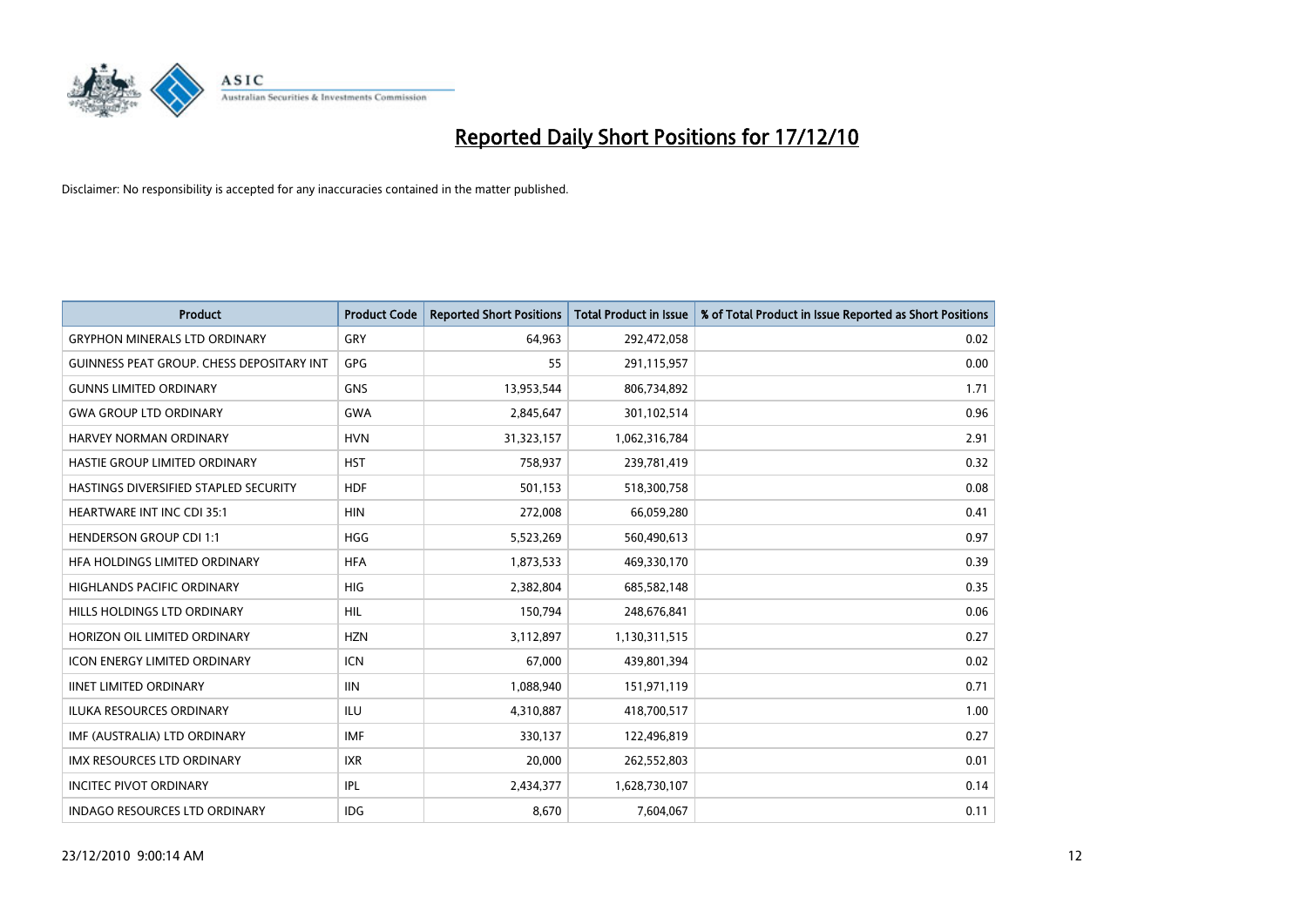

| <b>Product</b>                         | <b>Product Code</b> | <b>Reported Short Positions</b> | <b>Total Product in Issue</b> | % of Total Product in Issue Reported as Short Positions |
|----------------------------------------|---------------------|---------------------------------|-------------------------------|---------------------------------------------------------|
| <b>INDEPENDENCE GROUP ORDINARY</b>     | <b>IGO</b>          | 1,032,456                       | 138,777,305                   | 0.74                                                    |
| INDOPHIL RESOURCES ORDINARY            | <b>IRN</b>          | 379,779                         | 471,445,763                   | 0.08                                                    |
| <b>INDUSTREA LIMITED ORDINARY</b>      | IDL                 | 1,098,109                       | 363,878,295                   | 0.30                                                    |
| INFIGEN ENERGY STAPLED SECURITIES      | <b>IFN</b>          | 5,130,632                       | 761,222,569                   | 0.67                                                    |
| ING INDUSTRIAL FUND UNITS              | <b>IIF</b>          | 1,532,400                       | 2,592,249,647                 | 0.07                                                    |
| ING OFFICE FUND STAPLED SECURITIES     | <b>IOF</b>          | 3,903,195                       | 2,729,071,212                 | 0.13                                                    |
| ING RE COM GROUP STAPLED SECURITIES    | <b>ILF</b>          | 9,075                           | 441,029,194                   | 0.00                                                    |
| <b>INSURANCE AUSTRALIA ORDINARY</b>    | IAG                 | 802,232                         | 2,079,034,021                 | 0.03                                                    |
| INTEGRA MINING LTD, ORDINARY           | <b>IGR</b>          | 5,083,579                       | 756,692,394                   | 0.66                                                    |
| <b>INTOLL GROUP STAPLED SECURITIES</b> | <b>ITO</b>          | 3,575,622                       | 2,261,732,048                 | 0.15                                                    |
| <b>INTREPID MINES ORDINARY</b>         | <b>IAU</b>          | 2,399,617                       | 497,307,670                   | 0.48                                                    |
| <b>INVOCARE LIMITED ORDINARY</b>       | <b>IVC</b>          | 1,009,175                       | 102,421,288                   | 0.98                                                    |
| ION LIMITED ORDINARY                   | <b>ION</b>          | 164,453                         | 256,365,105                   | 0.06                                                    |
| <b>IOOF HOLDINGS LTD ORDINARY</b>      | <b>IFL</b>          | 1,682,110                       | 229,794,395                   | 0.73                                                    |
| <b>IRESS MARKET TECH. ORDINARY</b>     | <b>IRE</b>          | 2,248,278                       | 126,018,142                   | 1.78                                                    |
| <b>IRON ORE HOLDINGS ORDINARY</b>      | <b>IOH</b>          | 14,525                          | 137,525,126                   | 0.01                                                    |
| ISHARES GLOBAL 100 CDI 1:1             | 100                 | 18,418                          | 10,600,000                    | 0.17                                                    |
| <b>ISHARES MSCI EAFE CDI 1:1</b>       | <b>IVE</b>          | 75,419                          | 590,400,000                   | 0.01                                                    |
| ISHARES MSCI EM MKTS CDI 1:1           | <b>IEM</b>          | 87,838                          | 425,700,000                   | 0.02                                                    |
| ISHARES S&P 500 CDI 1:1                | <b>IVV</b>          | 16,788                          | 116,350,000                   | 0.01                                                    |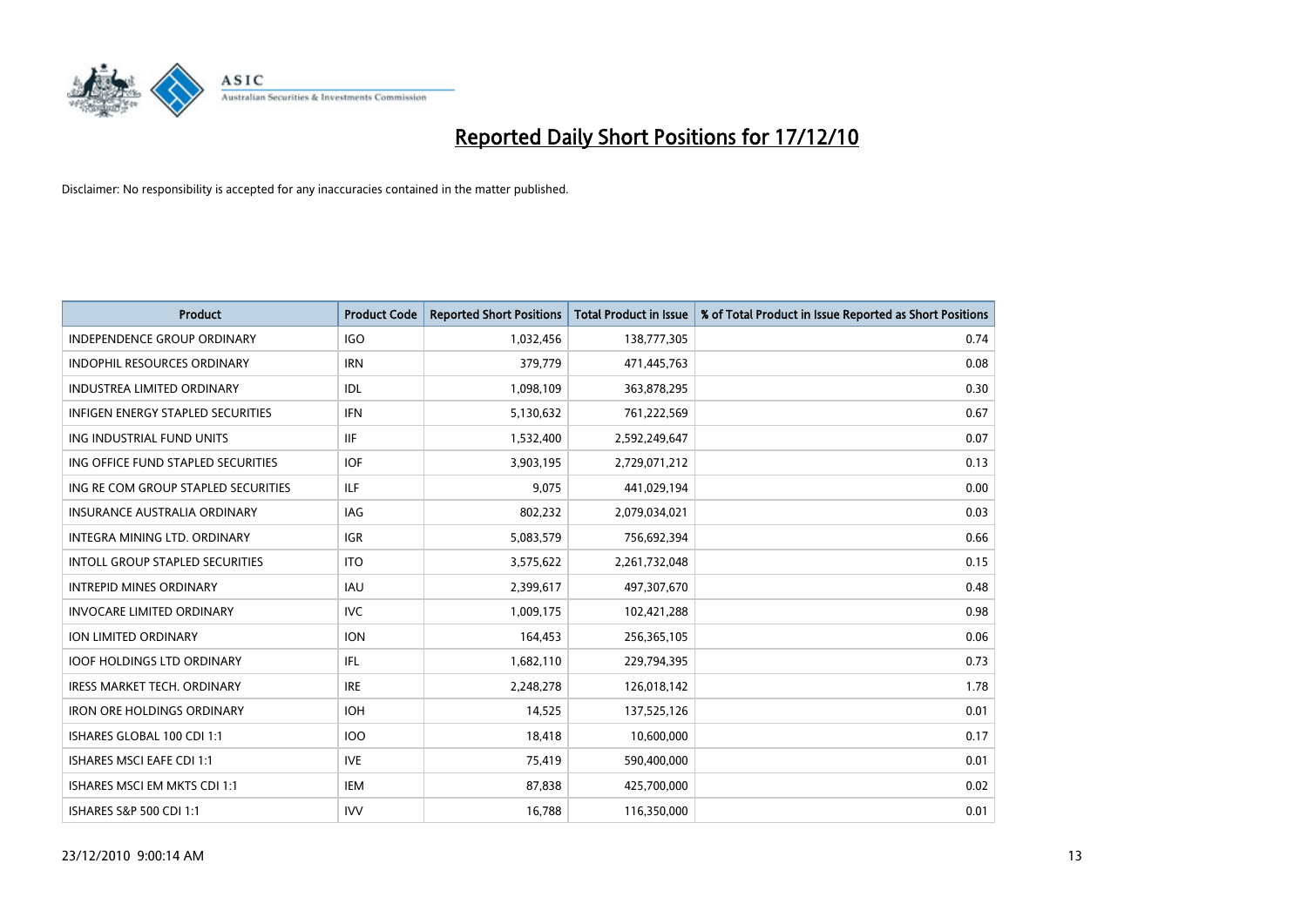

| <b>Product</b>                           | <b>Product Code</b> | <b>Reported Short Positions</b> | <b>Total Product in Issue</b> | % of Total Product in Issue Reported as Short Positions |
|------------------------------------------|---------------------|---------------------------------|-------------------------------|---------------------------------------------------------|
| <b>ISOFT GROUP LIMITED ORDINARY</b>      | <b>ISF</b>          | 4,416,662                       | 1,070,595,874                 | 0.41                                                    |
| <b>IVANHOE AUSTRALIA ORDINARY</b>        | <b>IVA</b>          | 311,275                         | 418,410,103                   | 0.08                                                    |
| <b>JABIRU METALS LTD ORDINARY</b>        | <b>IML</b>          | 86,589                          | 552,619,180                   | 0.01                                                    |
| JAMES HARDIE INDUST CHESS DEPOSITARY INT | <b>IHX</b>          | 16,287,607                      | 435,834,363                   | 3.71                                                    |
| <b>IAMESON RESOURCES ORDINARY</b>        | <b>JAL</b>          | 1,600,000                       | 63,885,910                    | 2.50                                                    |
| <b>JB HI-FI LIMITED ORDINARY</b>         | <b>IBH</b>          | 8,635,712                       | 109,223,945                   | 7.91                                                    |
| KAGARA LTD ORDINARY                      | KZL                 | 2,484,929                       | 707,789,717                   | 0.34                                                    |
| KAROON GAS AUSTRALIA ORDINARY            | <b>KAR</b>          | 257,889                         | 217,295,769                   | 0.11                                                    |
| KATHMANDU HOLD LTD ORDINARY              | <b>KMD</b>          | 325,252                         | 200,000,000                   | 0.16                                                    |
| KENTOR GOLD LIMITED ORDINARY             | KGL                 | 199,078                         | 663,495,594                   | 0.03                                                    |
| <b>KEYBRIDGE CAPITAL ORDINARY</b>        | <b>KBC</b>          | 5,999                           | 172,070,564                   | 0.00                                                    |
| KIMBERLEY METALS LTD ORDINARY            | <b>KBL</b>          | 2,609                           | 161,356,672                   | 0.00                                                    |
| KINGSGATE CONSOLID. ORDINARY             | <b>KCN</b>          | 1,770,524                       | 102,032,231                   | 1.74                                                    |
| KINGSROSE MINING LTD ORDINARY            | <b>KRM</b>          | 102,500                         | 249,343,060                   | 0.04                                                    |
| LAGUNA RESOURCES NL ORDINARY             | <b>LRC</b>          | 2,600                           | 1,236,531,175                 | 0.00                                                    |
| LEIGHTON HOLDINGS ORDINARY               | LEI                 | 4,368,909                       | 300,889,299                   | 1.42                                                    |
| LEND LEASE GROUP UNIT/ORD STAPLED        | LLC                 | 1,798,777                       | 565,558,754                   | 0.34                                                    |
| LINC ENERGY LTD ORDINARY                 | <b>LNC</b>          | 6,178,772                       | 499,252,239                   | 1.22                                                    |
| LYNAS CORPORATION ORDINARY               | <b>LYC</b>          | 36,670,187                      | 1,657,499,093                 | 2.22                                                    |
| M2 TELECOMMUNICATION ORDINARY            | <b>MTU</b>          | 700                             | 122,777,336                   | 0.00                                                    |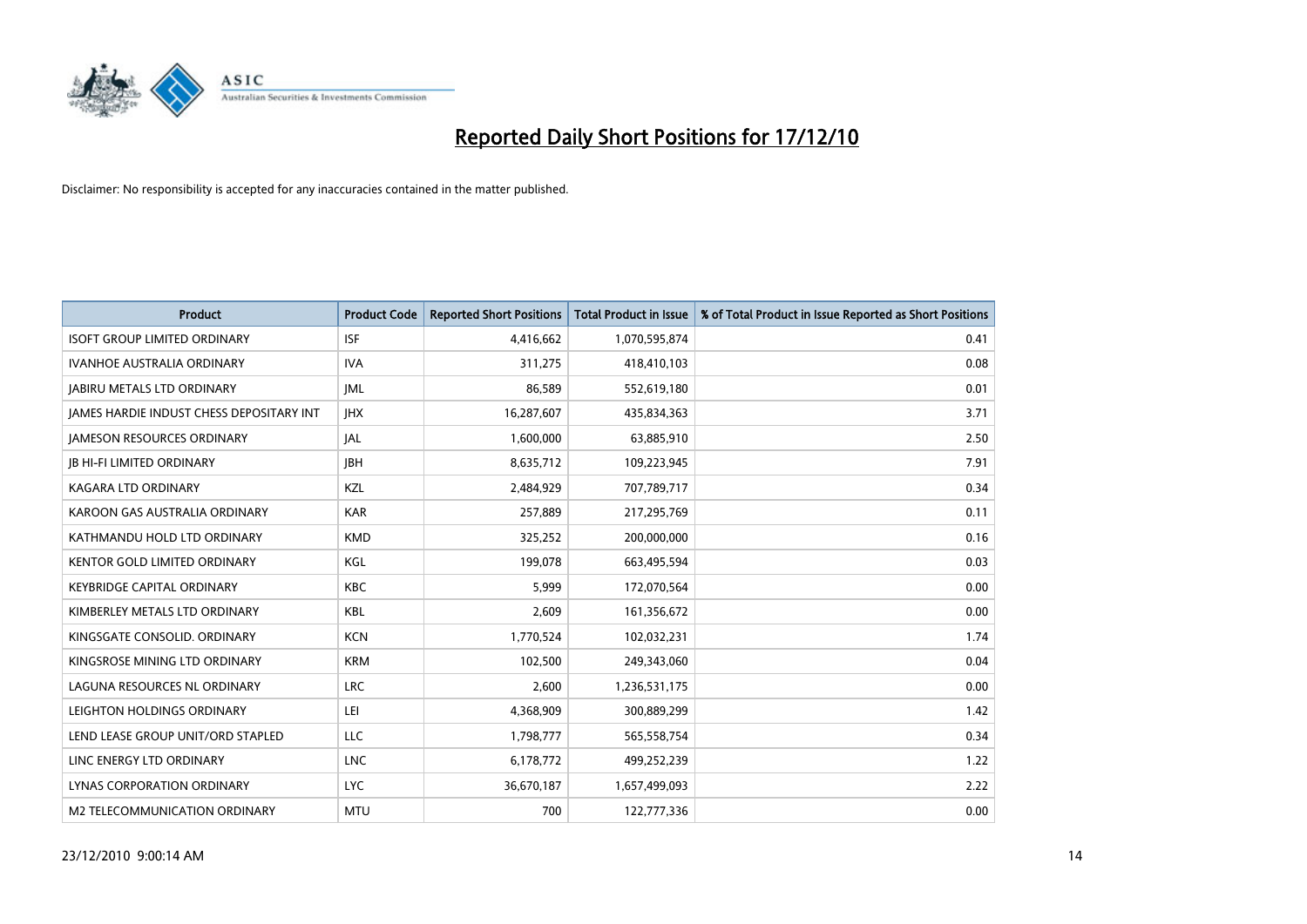

| <b>Product</b>                        | <b>Product Code</b> | <b>Reported Short Positions</b> | Total Product in Issue | % of Total Product in Issue Reported as Short Positions |
|---------------------------------------|---------------------|---------------------------------|------------------------|---------------------------------------------------------|
| MAC SERVICES (THE) ORDINARY           | <b>MSL</b>          | 65,667                          | 165,966,692            | 0.04                                                    |
| MACARTHUR COAL ORDINARY               | <b>MCC</b>          | 1,505,151                       | 299,476,903            | 0.47                                                    |
| <b>MACMAHON HOLDINGS ORDINARY</b>     | <b>MAH</b>          | 2,914,564                       | 733,711,705            | 0.37                                                    |
| MACQ ATLAS ROADS GRP ORDINARY STAPLED | <b>MQA</b>          | 3,125,508                       | 452,345,907            | 0.69                                                    |
| MACQUARIE GROUP LTD ORDINARY          | <b>MOG</b>          | 3,640,127                       | 346,711,492            | 1.02                                                    |
| <b>MANTRA RESOURCES ORDINARY</b>      | <b>MRU</b>          | 14,578                          | 130,229,188            | 0.01                                                    |
| MAP GROUP STAPLED US PROHIBIT.        | <b>MAP</b>          | 607,986                         | 1,861,210,782          | 0.03                                                    |
| <b>MARION ENERGY ORDINARY</b>         | <b>MAE</b>          | 332,494                         | 863,960,474            | 0.04                                                    |
| <b>MATRIX C &amp; E LTD ORDINARY</b>  | <b>MCE</b>          | 75,551                          | 72,964,098             | 0.10                                                    |
| MCMILLAN SHAKESPEARE ORDINARY         | <b>MMS</b>          | 200,147                         | 67,874,101             | 0.29                                                    |
| MCPHERSON'S LTD ORDINARY              | <b>MCP</b>          | 17,139                          | 71,651,758             | 0.02                                                    |
| MEDUSA MINING LTD ORDINARY            | <b>MML</b>          | 1,716,438                       | 188,233,911            | 0.91                                                    |
| MELBOURNE IT LIMITED ORDINARY         | <b>MLB</b>          | 136,142                         | 80,031,955             | 0.17                                                    |
| MEO AUSTRALIA LTD ORDINARY            | <b>MEO</b>          | 1,405,772                       | 539,913,260            | 0.25                                                    |
| <b>MERMAID MARINE ORDINARY</b>        | <b>MRM</b>          | 267,873                         | 213,383,546            | 0.12                                                    |
| MESOBLAST LIMITED ORDINARY            | <b>MSB</b>          | 90,856                          | 158,140,556            | 0.06                                                    |
| METALS X LIMITED ORDINARY             | <b>MLX</b>          | 326,940                         | 1,365,661,782          | 0.03                                                    |
| METCASH LIMITED ORDINARY              | <b>MTS</b>          | 22,822,940                      | 768,787,804            | 2.97                                                    |
| METGASCO LIMITED ORDINARY             | <b>MEL</b>          | 235,435                         | 252,460,972            | 0.09                                                    |
| MICLYN EXP OFFSHR ORDINARY            | <b>MIO</b>          | 374,718                         | 271,700,000            | 0.14                                                    |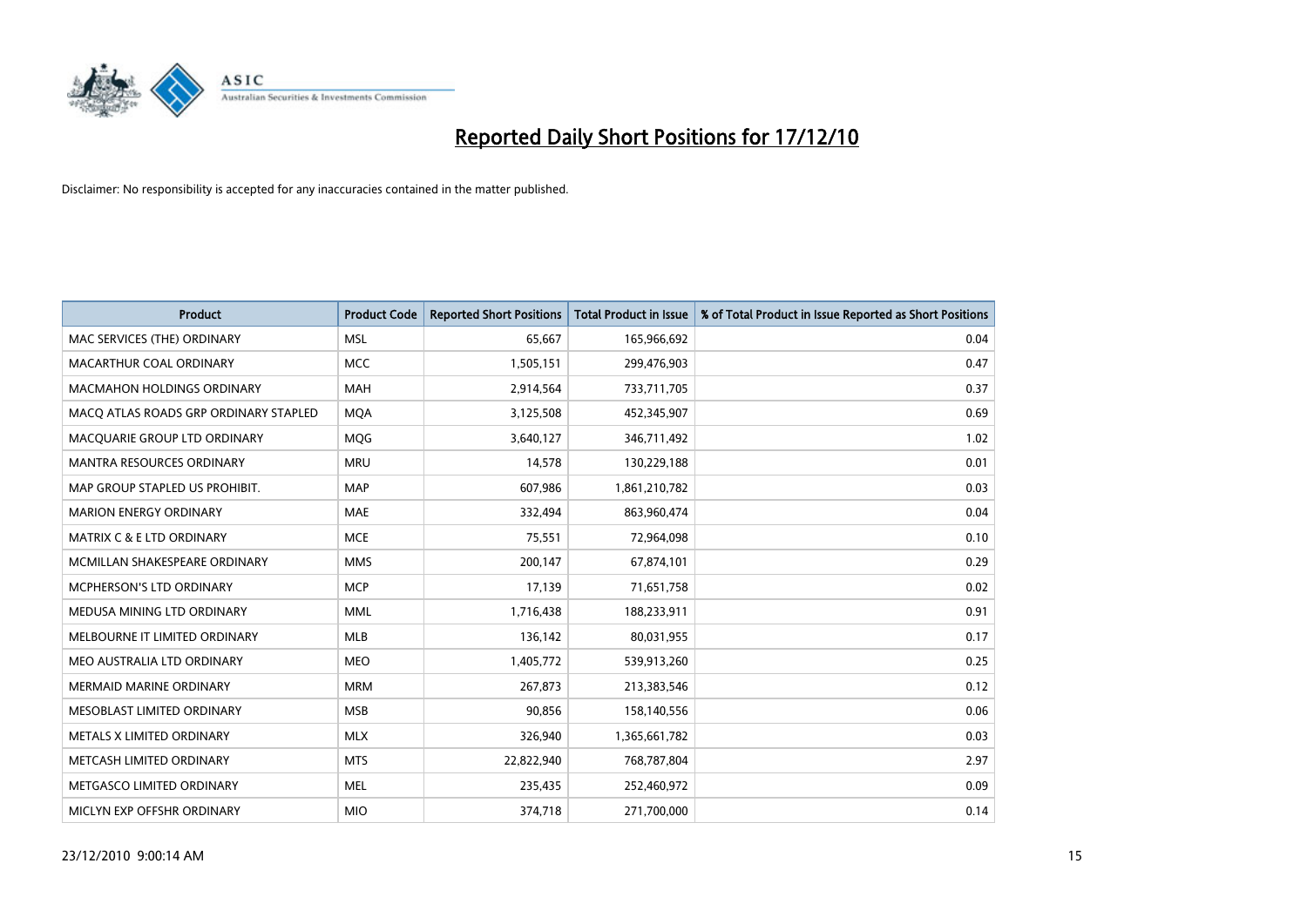

| <b>Product</b>                    | <b>Product Code</b> | <b>Reported Short Positions</b> | <b>Total Product in Issue</b> | % of Total Product in Issue Reported as Short Positions |
|-----------------------------------|---------------------|---------------------------------|-------------------------------|---------------------------------------------------------|
| MINARA RESOURCES ORDINARY         | <b>MRE</b>          | 6,987,704                       | 1,167,783,517                 | 0.58                                                    |
| MINCOR RESOURCES NL ORDINARY      | <b>MCR</b>          | 694,358                         | 200,608,804                   | 0.34                                                    |
| MINERAL DEPOSITS ORDINARY         | <b>MDL</b>          | 161,324                         | 60,768,582                    | 0.26                                                    |
| MINERAL RESOURCES. ORDINARY       | <b>MIN</b>          | 174,849                         | 168,219,485                   | 0.10                                                    |
| MIRABELA NICKEL LTD ORDINARY      | <b>MBN</b>          | 12,381,083                      | 491,561,237                   | 2.51                                                    |
| MIRVAC GROUP STAPLED SECURITIES   | <b>MGR</b>          | 1,848,880                       | 3,415,819,357                 | 0.05                                                    |
| <b>MOLOPO ENERGY LTD ORDINARY</b> | <b>MPO</b>          | 1,157,175                       | 250,972,584                   | 0.47                                                    |
| MONADELPHOUS GROUP ORDINARY       | <b>MND</b>          | 357,856                         | 87,521,827                    | 0.42                                                    |
| MORTGAGE CHOICE LTD ORDINARY      | <b>MOC</b>          | 7,482                           | 119,948,255                   | 0.01                                                    |
| <b>MOUNT GIBSON IRON ORDINARY</b> | <b>MGX</b>          | 3,653,419                       | 1,082,570,693                 | 0.33                                                    |
| MULTIPLEX SITES SITES             | <b>MXUPA</b>        | 42                              | 4,500,000                     | 0.00                                                    |
| MURCHISON METALS LTD ORDINARY     | <b>MMX</b>          | 9,744,268                       | 435,884,268                   | 2.23                                                    |
| <b>MYER HOLDINGS LTD ORDINARY</b> | <b>MYR</b>          | 16,427,092                      | 582,297,884                   | 2.83                                                    |
| <b>MYSTATE LIMITED ORDINARY</b>   | <b>MYS</b>          | 1,400                           | 67,439,158                    | 0.00                                                    |
| NATIONAL AUST. BANK ORDINARY      | <b>NAB</b>          | 8,129,302                       | 2,137,640,047                 | 0.36                                                    |
| NATURAL FUEL LIMITED ORDINARY     | <b>NFL</b>          |                                 | 721,912                       | 0.00                                                    |
| NAVITAS LIMITED ORDINARY          | <b>NVT</b>          | 2,364,134                       | 342,450,567                   | 0.68                                                    |
| NEPTUNE MARINE ORDINARY           | <b>NMS</b>          | 2,024,949                       | 442,245,734                   | 0.45                                                    |
| NEW HOPE CORPORATION ORDINARY     | <b>NHC</b>          | 534,731                         | 830,230,549                   | 0.06                                                    |
| NEWCREST MINING ORDINARY          | <b>NCM</b>          | 3,264,828                       | 765,211,675                   | 0.37                                                    |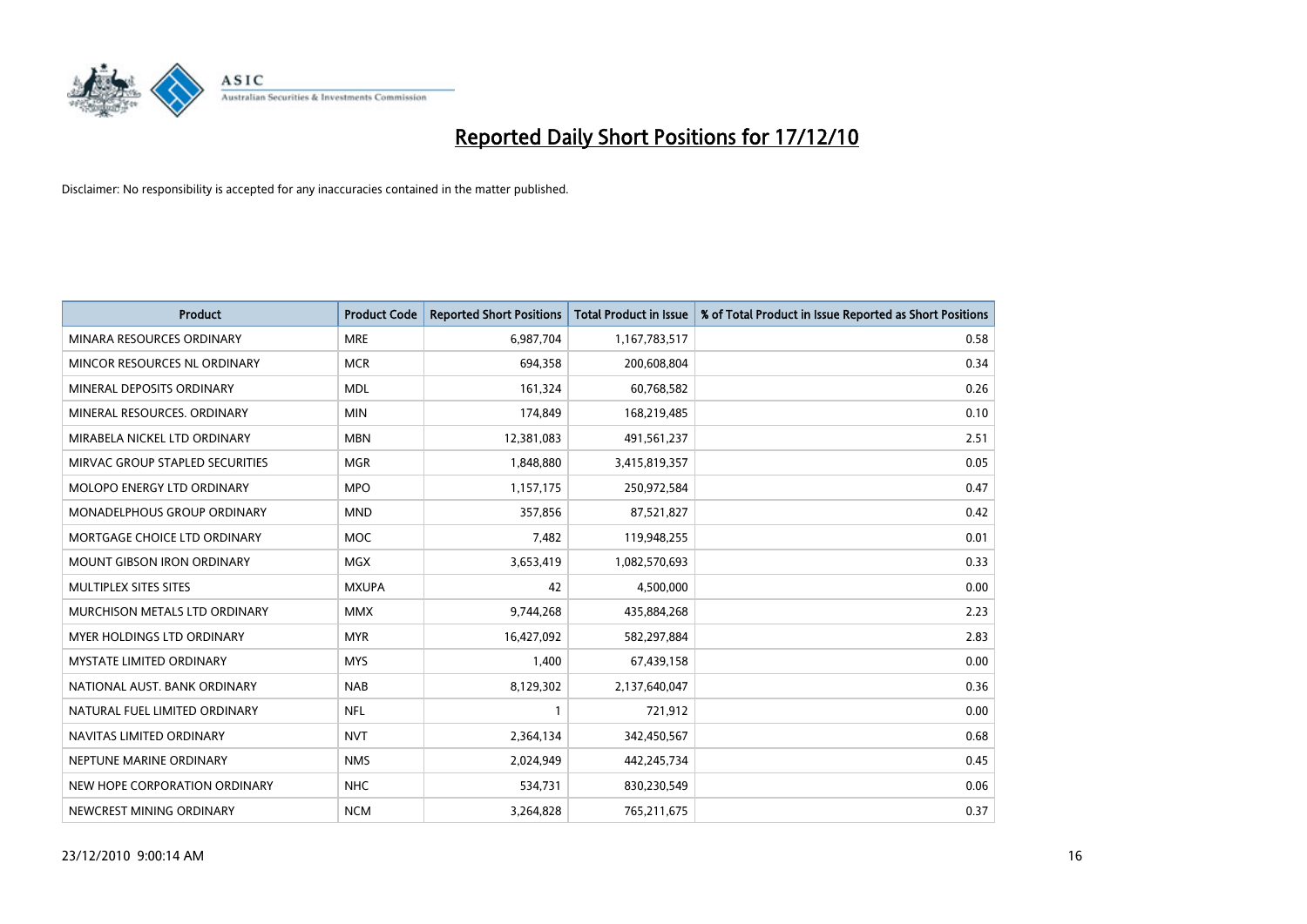

| <b>Product</b>                        | <b>Product Code</b> | <b>Reported Short Positions</b> | <b>Total Product in Issue</b> | % of Total Product in Issue Reported as Short Positions |
|---------------------------------------|---------------------|---------------------------------|-------------------------------|---------------------------------------------------------|
| NEWS CORP A NON-VOTING CDI            | <b>NWSLV</b>        | 142,582                         | 1,828,208,910                 | 0.00                                                    |
| NEWS CORP B VOTING CDI                | <b>NWS</b>          | 7,175,552                       | 798,520,953                   | 0.91                                                    |
| NEXBIS LIMITED ORDINARY               | <b>NBS</b>          | 63,733                          | 798,356,704                   | 0.01                                                    |
| NEXUS ENERGY LIMITED ORDINARY         | <b>NXS</b>          | 5,926,043                       | 1,020,257,304                 | 0.58                                                    |
| NIB HOLDINGS LIMITED ORDINARY         | <b>NHF</b>          | 4,911                           | 468,215,782                   | 0.00                                                    |
| NICK SCALI LIMITED ORDINARY           | <b>NCK</b>          | 35,846                          | 81,000,000                    | 0.04                                                    |
| NIDO PETROLEUM ORDINARY               | <b>NDO</b>          | 63,244                          | 1,340,630,321                 | 0.00                                                    |
| NKWE PLATINUM 10C US COMMON           | <b>NKP</b>          | 353,796                         | 559,651,184                   | 0.07                                                    |
| NORTHERN CREST ORDINARY               | <b>NOC</b>          | 24,345                          | 116,074,781                   | 0.02                                                    |
| NORTHERN IRON LTD ORDINARY            | <b>NFE</b>          | 1,440,733                       | 336,084,863                   | 0.43                                                    |
| NOVOGEN LIMITED ORDINARY              | <b>NRT</b>          | 56,449                          | 102,125,894                   | 0.06                                                    |
| NRW HOLDINGS LIMITED ORDINARY         | <b>NWH</b>          | 596,592                         | 251,223,000                   | 0.23                                                    |
| NUFARM LIMITED ORDINARY               | <b>NUF</b>          | 3,926,409                       | 261,775,731                   | 1.53                                                    |
| NUPLEX INDUSTRIES ORDINARY            | <b>NPX</b>          | 77.095                          | 195,060,783                   | 0.04                                                    |
| <b>OAKTON LIMITED ORDINARY</b>        | <b>OKN</b>          | 206,116                         | 93,674,235                    | 0.21                                                    |
| OCEANAGOLD CORP. CHESS DEPOSITARY INT | <b>OGC</b>          | 930,892                         | 261,934,278                   | 0.36                                                    |
| OCEANIA CAPITAL LTD ORDINARY          | <b>OCP</b>          | 2,500                           | 91,921,295                    | 0.00                                                    |
| OIL SEARCH LTD ORDINARY               | <b>OSH</b>          | 9,587,437                       | 1,312,888,303                 | 0.69                                                    |
| OM HOLDINGS LIMITED ORDINARY          | <b>OMH</b>          | 2,364,540                       | 503,085,150                   | 0.46                                                    |
| ONESTEEL LIMITED ORDINARY             | OST                 | 3.439.327                       | 1,334,723,421                 | 0.24                                                    |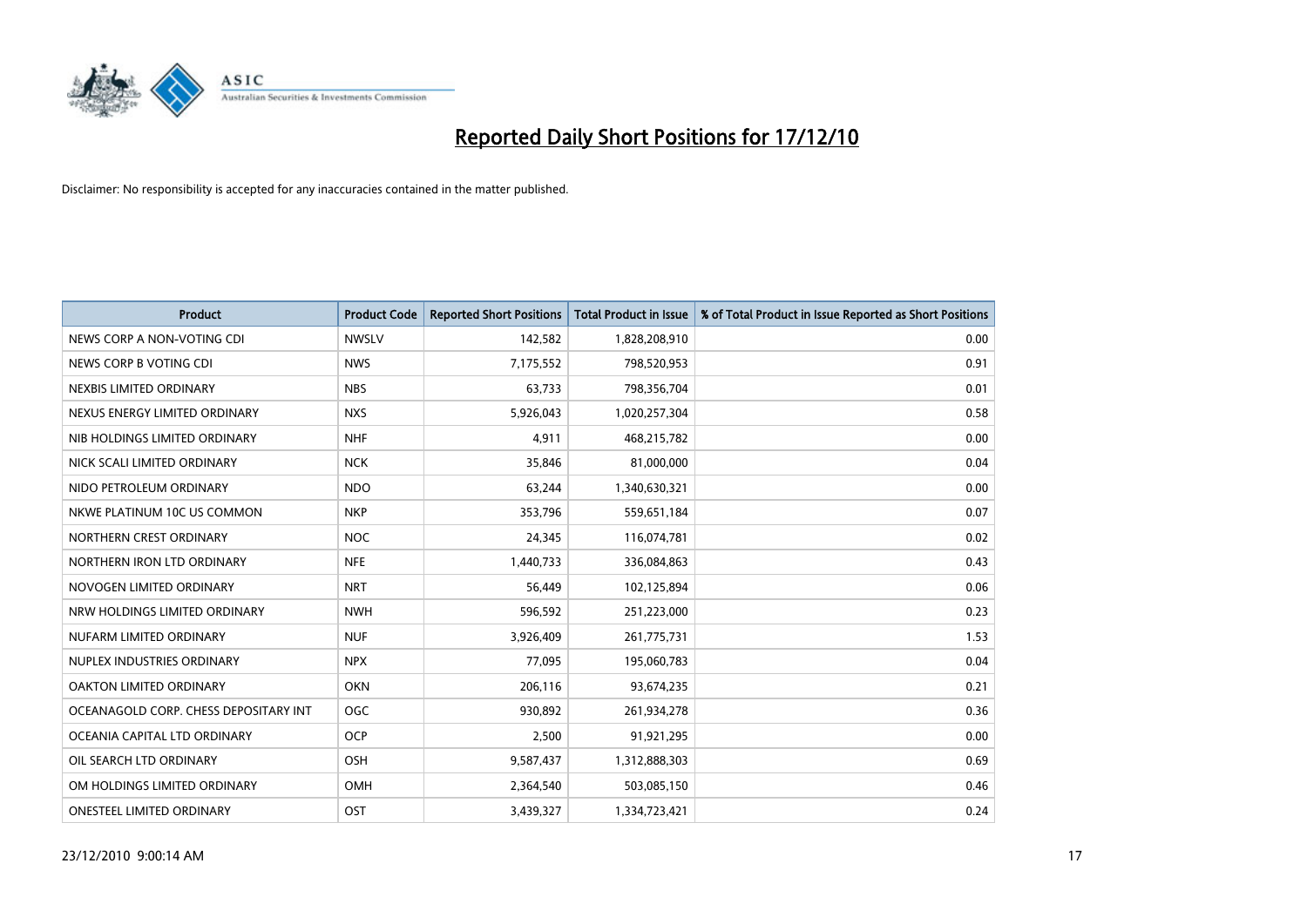

| <b>Product</b>                          | <b>Product Code</b> | <b>Reported Short Positions</b> | <b>Total Product in Issue</b> | % of Total Product in Issue Reported as Short Positions |
|-----------------------------------------|---------------------|---------------------------------|-------------------------------|---------------------------------------------------------|
| ORICA LIMITED ORDINARY                  | ORI                 | 1,049,645                       | 362,100,430                   | 0.28                                                    |
| ORIGIN ENERGY ORDINARY                  | <b>ORG</b>          | 5,209,088                       | 884,717,512                   | 0.56                                                    |
| OROCOBRE LIMITED ORDINARY               | <b>ORE</b>          | 19,332                          | 91,181,996                    | 0.02                                                    |
| OROTONGROUP LIMITED ORDINARY            | ORL                 | 14,509                          | 40,880,902                    | 0.03                                                    |
| OTTO ENERGY LIMITED ORDINARY            | OEL                 | 109,204                         | 1,134,540,071                 | 0.01                                                    |
| OZ MINERALS ORDINARY                    | OZL                 | 20,619,883                      | 3,238,546,504                 | 0.61                                                    |
| <b>PACIFIC BRANDS ORDINARY</b>          | <b>PBG</b>          | 3,908,071                       | 931,386,248                   | 0.43                                                    |
| PALADIN ENERGY LTD ORDINARY             | <b>PDN</b>          | 16,902,864                      | 725,357,086                   | 2.33                                                    |
| PANAUST LIMITED ORDINARY                | <b>PNA</b>          | 6,725,508                       | 2,955,176,819                 | 0.23                                                    |
| PANORAMIC RESOURCES ORDINARY            | PAN                 | 932,432                         | 206,087,842                   | 0.46                                                    |
| PAPERLINX LIMITED ORDINARY              | <b>PPX</b>          | 10,197,300                      | 603,580,761                   | 1.69                                                    |
| PAPERLINX SPS TRUST STEP UP PERP. PREF. | <b>PXUPA</b>        | 5,000                           | 2,850,000                     | 0.18                                                    |
| PATTIES FOODS LTD ORDINARY              | PFL                 |                                 | 138,908,853                   | 0.00                                                    |
| PEAK RESOURCES ORDINARY                 | <b>PEK</b>          | 513,698                         | 132,344,853                   | 0.39                                                    |
| PEET LIMITED ORDINARY                   | <b>PPC</b>          | 121,812                         | 302,965,804                   | 0.04                                                    |
| PENINSULA ENERGY LTD ORDINARY           | <b>PEN</b>          | 5,000                           | 1,642,189,656                 | 0.00                                                    |
| PERILYA LIMITED ORDINARY                | PEM                 | 488,111                         | 526,075,563                   | 0.09                                                    |
| PERPETUAL LIMITED ORDINARY              | <b>PPT</b>          | 1,965,414                       | 44,140,166                    | 4.48                                                    |
| PERSEUS MINING LTD ORDINARY             | PRU                 | 695,615                         | 422,817,088                   | 0.16                                                    |
| PETSEC ENERGY ORDINARY                  | <b>PSA</b>          | 223,332                         | 231,283,622                   | 0.10                                                    |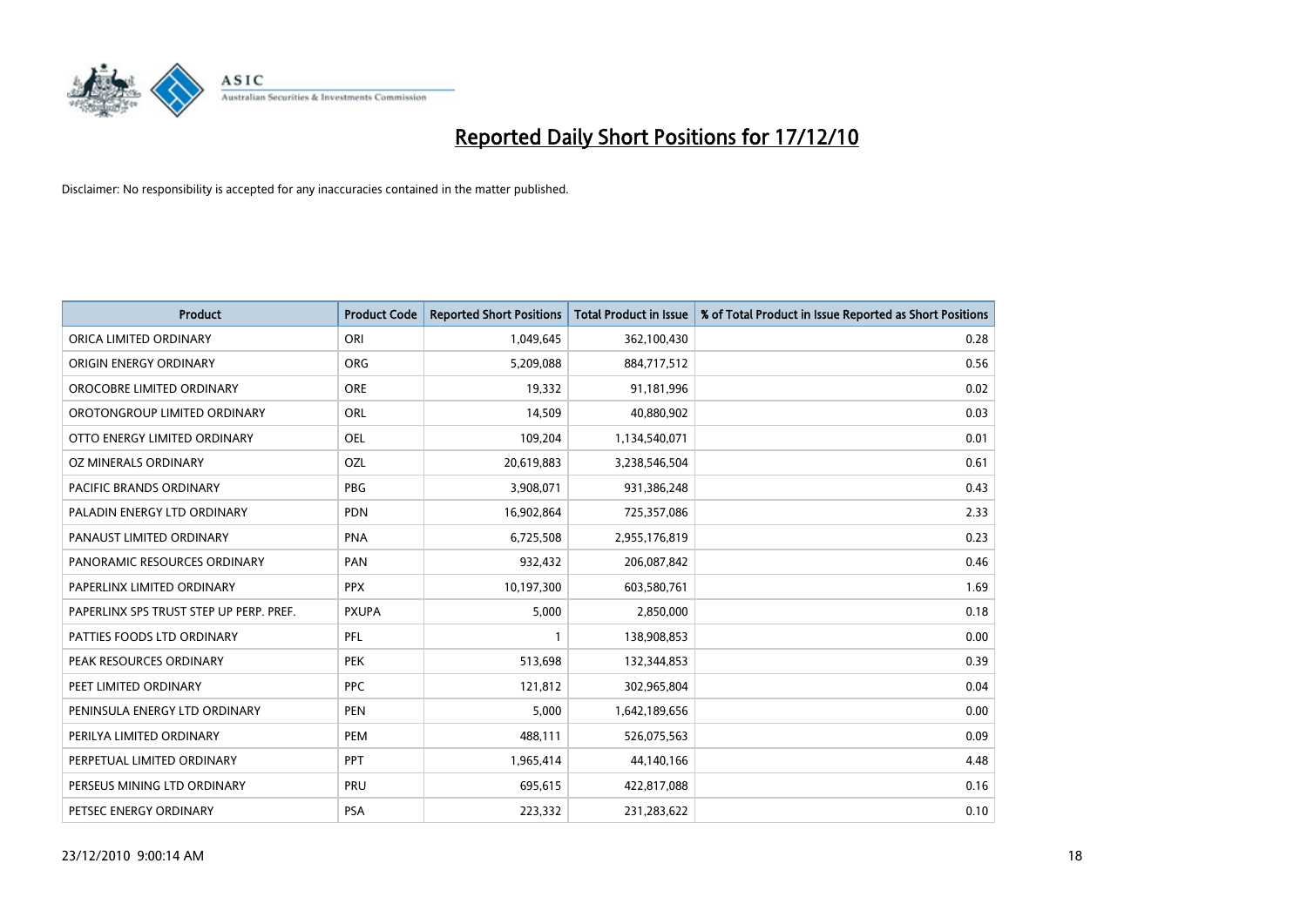

| <b>Product</b>                       | <b>Product Code</b> | <b>Reported Short Positions</b> | <b>Total Product in Issue</b> | % of Total Product in Issue Reported as Short Positions |
|--------------------------------------|---------------------|---------------------------------|-------------------------------|---------------------------------------------------------|
| PHARMAXIS LTD ORDINARY               | <b>PXS</b>          | 1,146,349                       | 226,106,434                   | 0.53                                                    |
| PHOTON GROUP LTD ORDINARY            | PGA                 | 250,510                         | 1,540,543,357                 | 0.02                                                    |
| PIKE RIVER COAL ORDINARY             | <b>PRC</b>          | 257,595                         | 405,513,933                   | 0.06                                                    |
| PLATINUM ASSET ORDINARY              | <b>PTM</b>          | 3,019,789                       | 561,347,878                   | 0.52                                                    |
| PLATINUM AUSTRALIA ORDINARY          | <b>PLA</b>          | 14,419,067                      | 392,430,039                   | 3.68                                                    |
| PLATINUM CAPITAL LTD ORDINARY        | <b>PMC</b>          |                                 | 163,732,888                   | 0.00                                                    |
| PMP LIMITED ORDINARY                 | <b>PMP</b>          | 114,078                         | 335,338,483                   | 0.02                                                    |
| PORT BOUVARD LIMITED ORDINARY        | PBD                 | 6,754                           | 593,868,295                   | 0.00                                                    |
| PREMIER INVESTMENTS ORDINARY         | <b>PMV</b>          | 184,378                         | 155,030,045                   | 0.11                                                    |
| PRIMARY HEALTH CARE ORDINARY         | PRY                 | 12,368,735                      | 496,043,188                   | 2.48                                                    |
| PRIME INFR GROUP. STAPLED SECURITIES | PIH                 | 837,199                         | 351,776,795                   | 0.24                                                    |
| PRIME MEDIA GRP LTD ORDINARY         | PRT                 | $\overline{2}$                  | 366,330,303                   | 0.00                                                    |
| PROGEN PHARMACEUTIC ORDINARY         | PGL                 | 151,596                         | 24,709,097                    | 0.61                                                    |
| PROGRAMMED ORDINARY                  | <b>PRG</b>          | 254,499                         | 118,169,908                   | 0.22                                                    |
| PSIVIDA CORP CDI 1:1                 | <b>PVA</b>          | 99,675                          | 7,752,716                     | 1.29                                                    |
| <b>QANTAS AIRWAYS ORDINARY</b>       | <b>OAN</b>          | 22,323,240                      | 2,265,123,620                 | 0.98                                                    |
| OBE INSURANCE GROUP ORDINARY         | OBE                 | 20,502,480                      | 1,051,620,743                 | 1.92                                                    |
| OR NATIONAL LIMITED ORDINARY         | <b>ORN</b>          | 13,567,462                      | 2,440,000,000                 | 0.55                                                    |
| RAMELIUS RESOURCES ORDINARY          | <b>RMS</b>          | 37,248                          | 291,208,795                   | 0.01                                                    |
| RAMSAY HEALTH CARE ORDINARY          | <b>RHC</b>          | 2,280,769                       | 202,081,252                   | 1.12                                                    |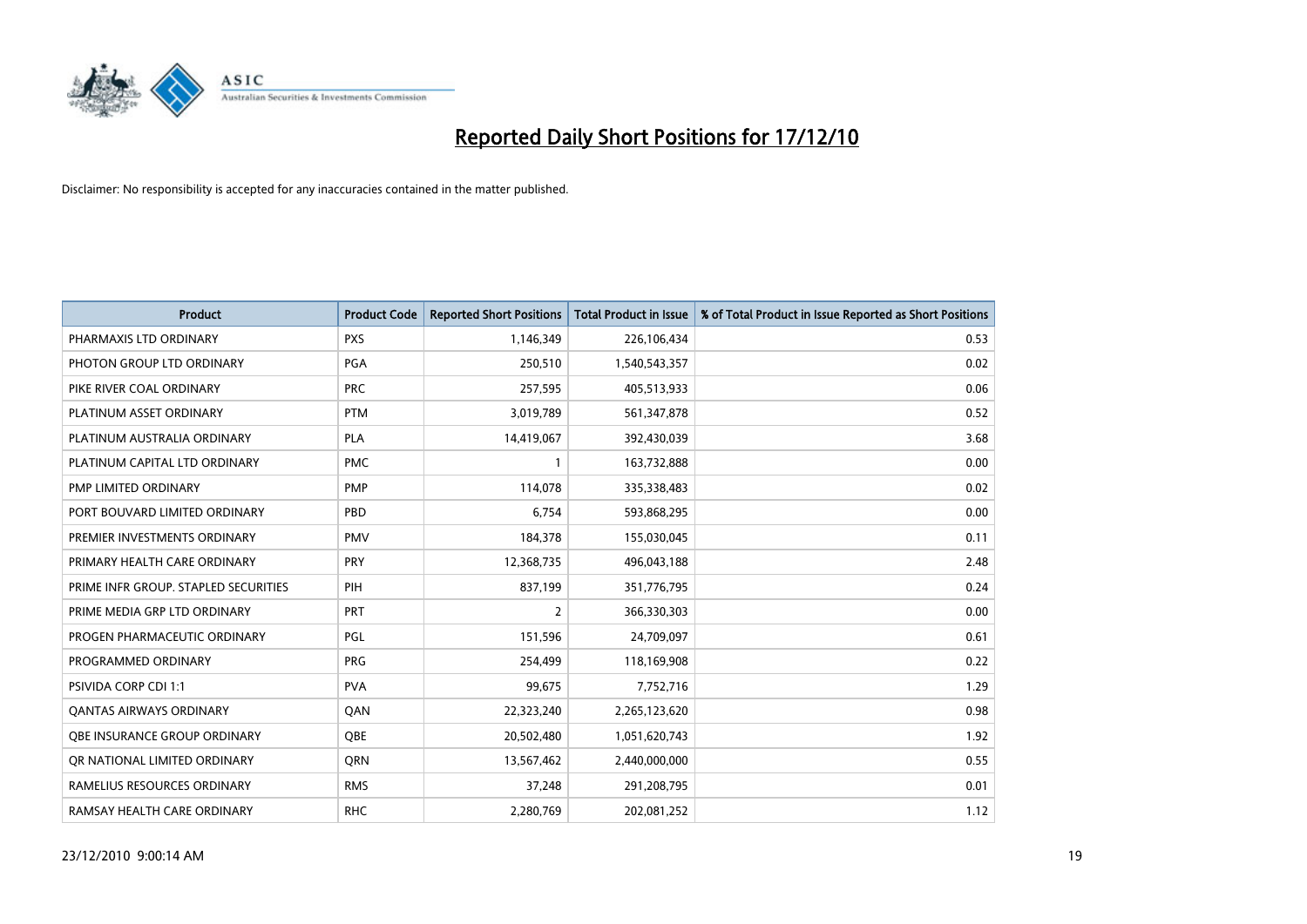

| <b>Product</b>                     | <b>Product Code</b> | <b>Reported Short Positions</b> | <b>Total Product in Issue</b> | % of Total Product in Issue Reported as Short Positions |
|------------------------------------|---------------------|---------------------------------|-------------------------------|---------------------------------------------------------|
| RANGE RESOURCES LTD ORDINARY       | <b>RRS</b>          | 700,000                         | 1,214,873,886                 | 0.06                                                    |
| <b>RCR TOMLINSON ORDINARY</b>      | <b>RCR</b>          | 68,067                          | 131,892,672                   | 0.05                                                    |
| <b>REA GROUP ORDINARY</b>          | <b>REA</b>          | 27,838                          | 129,691,280                   | 0.01                                                    |
| <b>RECKON LIMITED ORDINARY</b>     | <b>RKN</b>          | 1,980                           | 133,384,060                   | 0.00                                                    |
| <b>RED FORK ENERGY ORDINARY</b>    | <b>RFE</b>          | 7,696                           | 139,535,000                   | 0.01                                                    |
| REDFLEX HOLDINGS ORDINARY          | <b>RDF</b>          | 858                             | 110,345,599                   | 0.00                                                    |
| REED RESOURCES LTD ORDINARY        | <b>RDR</b>          | 268,205                         | 192,271,768                   | 0.14                                                    |
| <b>REGIS RESOURCES ORDINARY</b>    | <b>RRL</b>          | 2,543,660                       | 429,800,434                   | 0.59                                                    |
| RESMED INC CDI 10:1                | <b>RMD</b>          | 6,881,694                       | 1,516,163,980                 | 0.45                                                    |
| <b>RESOLUTE MINING ORDINARY</b>    | <b>RSG</b>          | 3,893,243                       | 451,648,787                   | 0.86                                                    |
| RESOURCE EQUIP LTD ORDINARY        | <b>RQL</b>          | 229,382                         | 162,148,375                   | 0.14                                                    |
| RESOURCE GENERATION ORDINARY       | <b>RES</b>          | 270,265                         | 243,900,530                   | 0.11                                                    |
| REVERSE CORP LIMITED ORDINARY      | <b>REF</b>          | 25,141                          | 92,382,175                    | 0.03                                                    |
| REX MINERALS LIMITED ORDINARY      | <b>RXM</b>          | 143,084                         | 150,284,460                   | 0.10                                                    |
| <b>RHG LIMITED ORDINARY</b>        | <b>RHG</b>          | 63.608                          | 318,745,978                   | 0.01                                                    |
| <b>RIDLEY CORPORATION ORDINARY</b> | <b>RIC</b>          | 53,937                          | 307,817,071                   | 0.02                                                    |
| RIO TINTO LIMITED ORDINARY         | <b>RIO</b>          | 17,639,170                      | 435,758,720                   | 4.06                                                    |
| RIVERCITY MOTORWAY STAPLED         | <b>RCY</b>          | 400,208                         | 957,010,115                   | 0.04                                                    |
| RIVERSDALE MINING ORDINARY         | <b>RIV</b>          | 1,304,994                       | 236,546,188                   | 0.54                                                    |
| ROBUST RESOURCES ORDINARY          | <b>ROL</b>          | 113,630                         | 84,144,097                    | 0.14                                                    |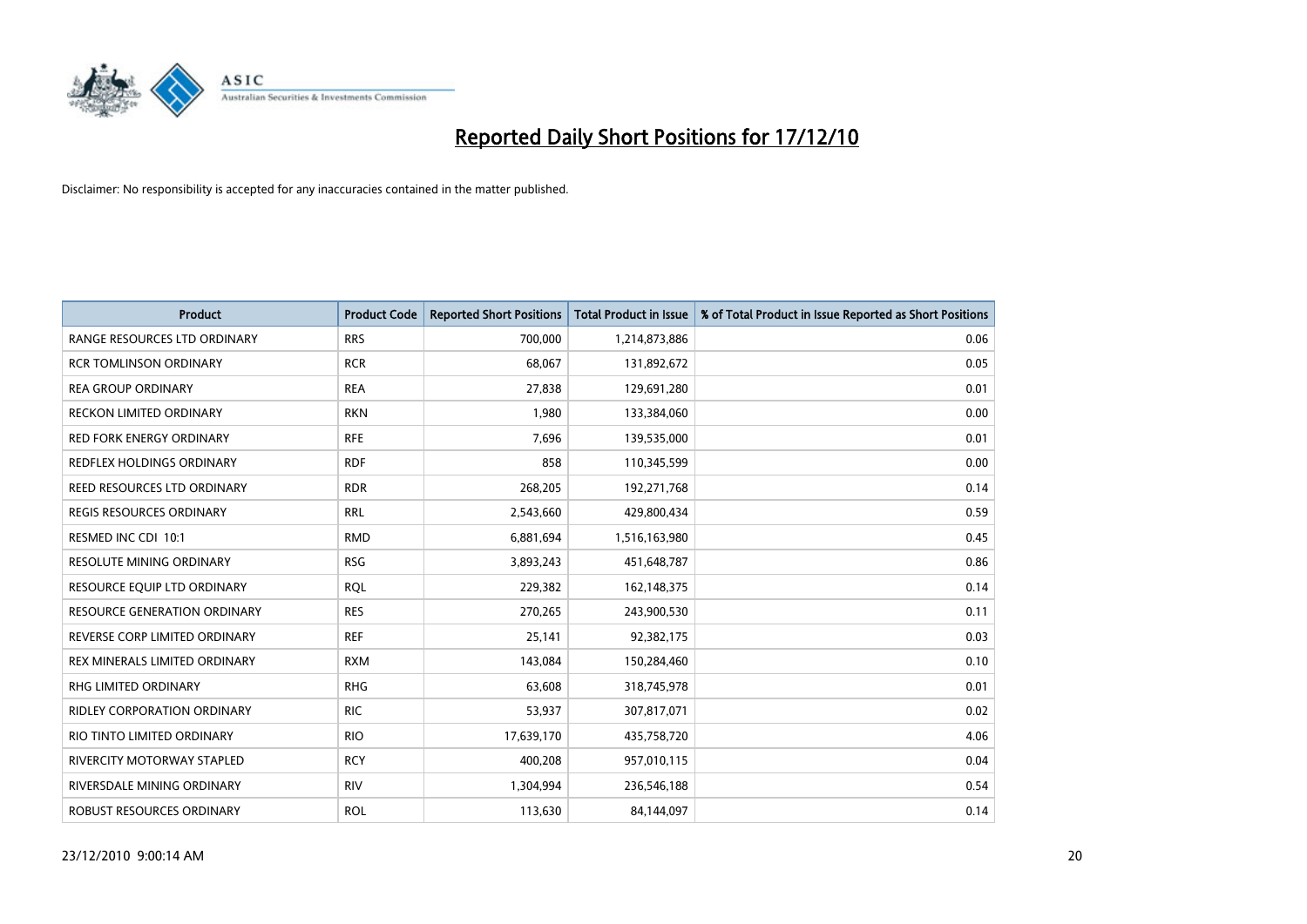

| <b>Product</b>                           | <b>Product Code</b> | <b>Reported Short Positions</b> | <b>Total Product in Issue</b> | % of Total Product in Issue Reported as Short Positions |
|------------------------------------------|---------------------|---------------------------------|-------------------------------|---------------------------------------------------------|
| ROC OIL COMPANY ORDINARY                 | <b>ROC</b>          | 2,219,687                       | 713,154,560                   | 0.31                                                    |
| SAI GLOBAL LIMITED ORDINARY              | SAI                 | 343,032                         | 197,905,160                   | 0.16                                                    |
| SALMAT LIMITED ORDINARY                  | <b>SLM</b>          | 79,570                          | 159,241,983                   | 0.05                                                    |
| SAMSON OIL & GAS LTD ORDINARY            | SSN                 | 436,000                         | 1,664,588,164                 | 0.03                                                    |
| SANDFIRE RESOURCES ORDINARY              | <b>SFR</b>          | 46,300                          | 148,157,539                   | 0.03                                                    |
| <b>SANTOS LTD ORDINARY</b>               | <b>STO</b>          | 2,306,165                       | 834,157,456                   | 0.28                                                    |
| SARACEN MINERAL ORDINARY                 | <b>SAR</b>          | 201,918                         | 492,151,415                   | 0.04                                                    |
| SEDGMAN LIMITED ORDINARY                 | <b>SDM</b>          | 172,408                         | 207,997,898                   | 0.08                                                    |
| SEEK LIMITED ORDINARY                    | <b>SEK</b>          | 3,599,699                       | 336,584,488                   | 1.05                                                    |
| SENETAS CORPORATION ORDINARY             | <b>SEN</b>          | 756,999                         | 461,522,263                   | 0.16                                                    |
| SERVCORP LIMITED ORDINARY                | SRV                 | 152,480                         | 98,440,807                    | 0.15                                                    |
| SERVICE STREAM ORDINARY                  | <b>SSM</b>          | 344,663                         | 283,418,867                   | 0.12                                                    |
| SEVEN GROUP HOLDINGS ORDINARY            | <b>SVW</b>          | 140,432                         | 305,410,281                   | 0.04                                                    |
| SIGMA PHARMACEUTICAL ORDINARY            | SIP                 | 10,594,292                      | 1,178,626,572                 | 0.90                                                    |
| SILEX SYSTEMS ORDINARY                   | <b>SLX</b>          | 185,262                         | 166,006,391                   | 0.11                                                    |
| SILVER LAKE RESOURCE ORDINARY            | <b>SLR</b>          | 335,765                         | 178,882,838                   | 0.19                                                    |
| SIMS METAL MGMT LTD ORDINARY             | SGM                 | 4,539,082                       | 204,801,967                   | 2.20                                                    |
| SINGAPORE TELECOMM. CHESS DEPOSITARY INT | SGT                 | 4,436,179                       | 369,458,397                   | 1.21                                                    |
| SKILLED GROUP LTD ORDINARY               | <b>SKE</b>          | 127,505                         | 190,738,408                   | 0.06                                                    |
| SKY CITY ENTERTAIN, ORDINARY             | <b>SKC</b>          | 3,523,917                       | 575,114,687                   | 0.61                                                    |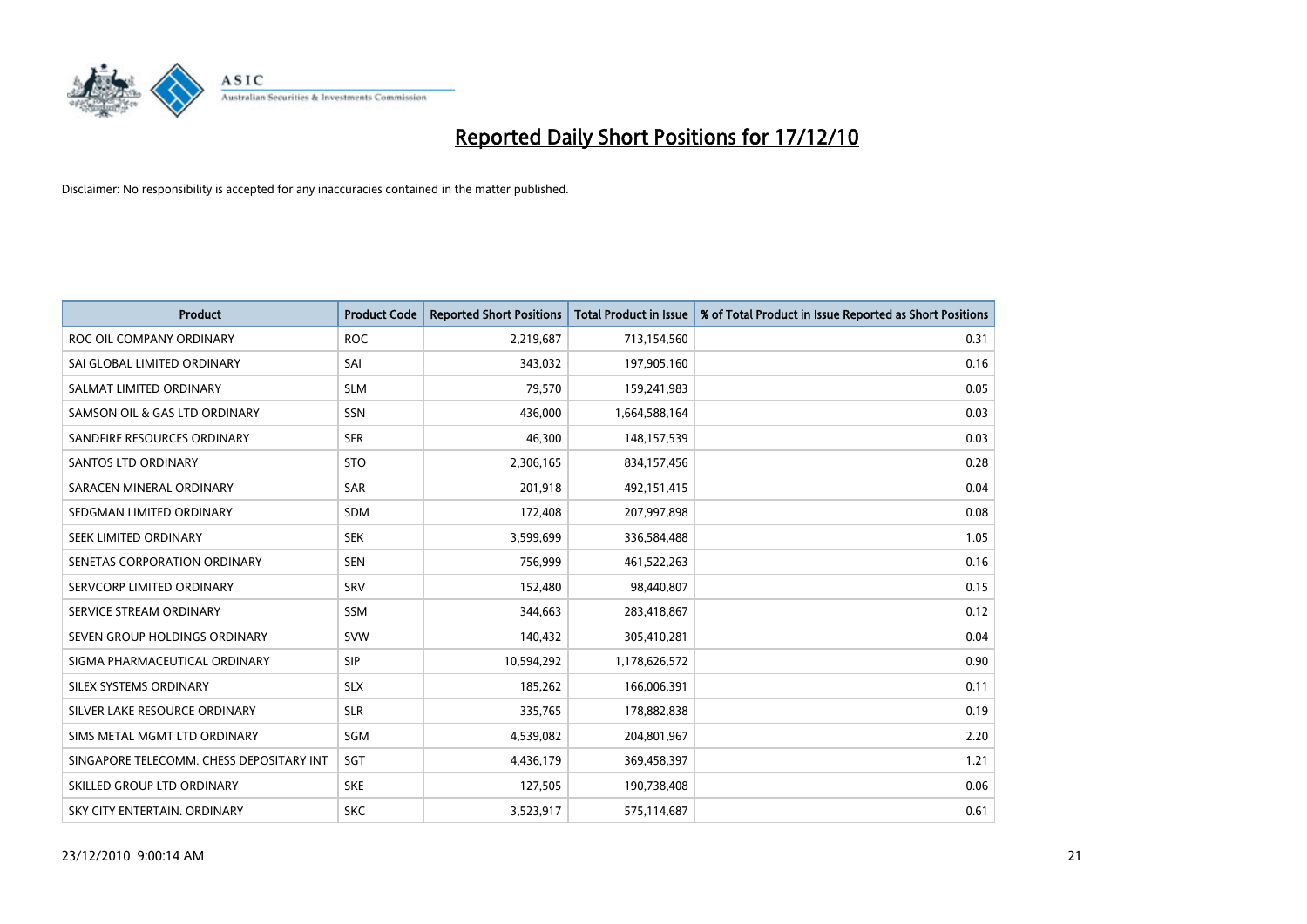

| <b>Product</b>                          | <b>Product Code</b> | <b>Reported Short Positions</b> | <b>Total Product in Issue</b> | % of Total Product in Issue Reported as Short Positions |
|-----------------------------------------|---------------------|---------------------------------|-------------------------------|---------------------------------------------------------|
| <b>SKY NETWORK ORDINARY</b>             | <b>SKT</b>          | 198,560                         | 389,139,785                   | 0.05                                                    |
| SMS MANAGEMENT. ORDINARY                | <b>SMX</b>          | 41,456                          | 67,661,358                    | 0.06                                                    |
| SONIC HEALTHCARE ORDINARY               | <b>SHL</b>          | 5,165,784                       | 388,429,875                   | 1.34                                                    |
| SOUL PATTINSON (W.H) ORDINARY           | SOL                 | 508                             | 238,640,580                   | 0.00                                                    |
| SP AUSNET STAPLED SECURITIES            | <b>SPN</b>          | 8,312,123                       | 2,748,353,504                 | 0.30                                                    |
| SPARK INFRASTRUCTURE STAPLED SECURITIES | SKI                 | 9,074,769                       | 1,326,734,264                 | 0.68                                                    |
| SPDR 200 FUND ETF UNITS                 | <b>STW</b>          | 4,693                           | 57,528,081                    | 0.01                                                    |
| SPECIALTY FASHION ORDINARY              | SFH                 | 864,535                         | 191,268,264                   | 0.45                                                    |
| SPHERE MINERALS LTD ORDINARY            | <b>SPH</b>          | 7,507                           | 171,348,151                   | 0.00                                                    |
| SPOTLESS GROUP LTD ORDINARY             | <b>SPT</b>          | 1,362,639                       | 261,070,153                   | 0.52                                                    |
| ST BARBARA LIMITED ORDINARY             | <b>SBM</b>          | 3,414,640                       | 325,615,389                   | 1.05                                                    |
| STAGING CONNECTIONS ORDINARY            | <b>STG</b>          | 2,917,189                       | 78,317,726                    | 3.72                                                    |
| STANMORE COAL LTD ORDINARY              | <b>SMR</b>          | 25,431                          | 86,750,738                    | 0.03                                                    |
| STARPHARMA HOLDINGS ORDINARY            | SPL                 | 106,564                         | 241,397,208                   | 0.04                                                    |
| STH AMERICAN COR LTD ORDINARY           | SAY                 | 9,200                           | 233,651,371                   | 0.00                                                    |
| STHN CROSS MEDIA ORDINARY               | SXL                 | 442,382                         | 378,827,750                   | 0.11                                                    |
| STOCKLAND UNITS/ORD STAPLED             | SGP                 | 10,433,193                      | 2,383,036,717                 | 0.43                                                    |
| STRAITS RESOURCES ORDINARY              | SRL                 | 2,986,026                       | 255,203,613                   | 1.15                                                    |
| STW COMMUNICATIONS ORDINARY             | SGN                 | 315,218                         | 364,310,964                   | 0.09                                                    |
| SUNCORP-METWAY, ORDINARY                | <b>SUN</b>          | 4,456,936                       | 1,281,390,524                 | 0.33                                                    |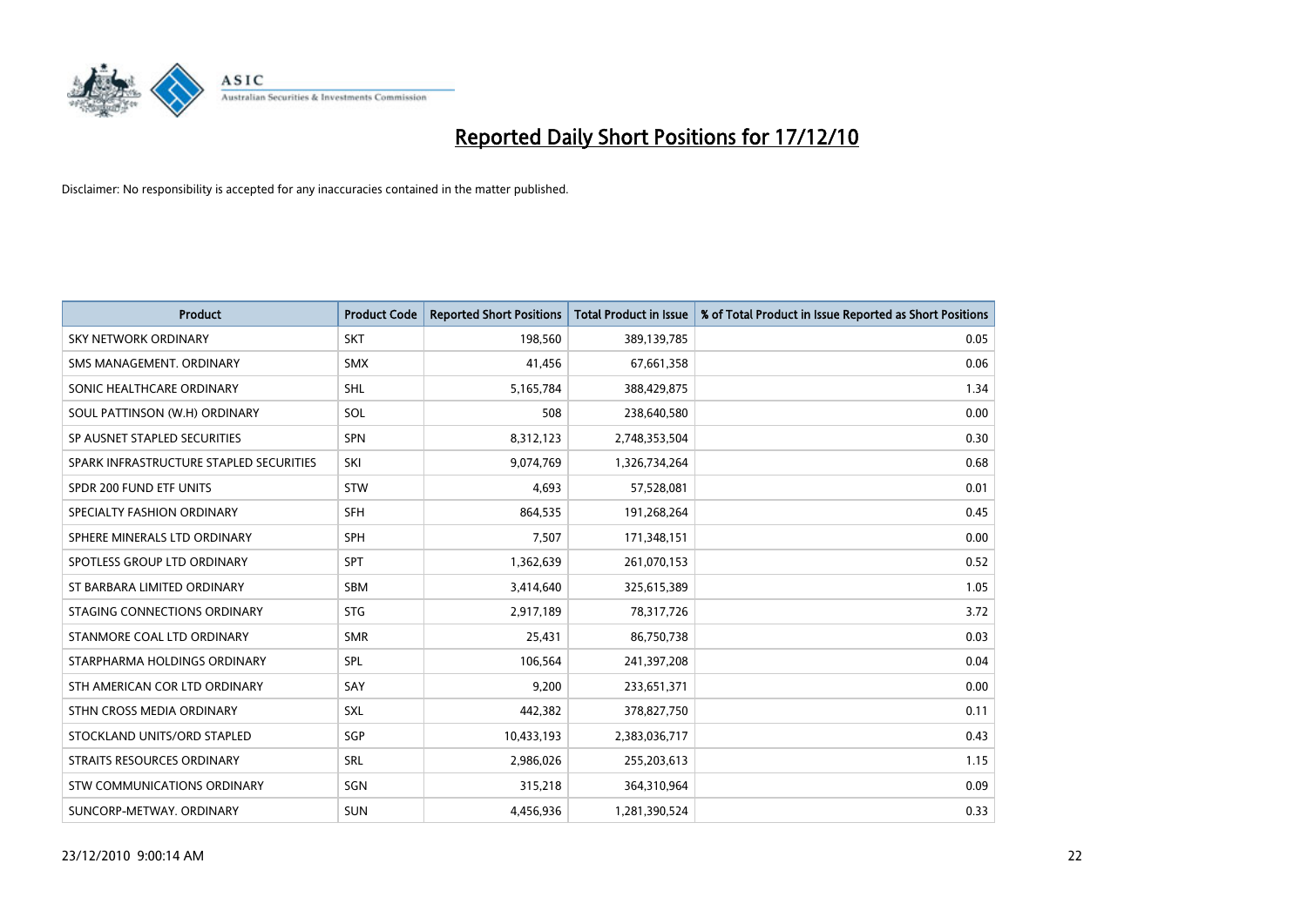

| <b>Product</b>                       | <b>Product Code</b> | <b>Reported Short Positions</b> | <b>Total Product in Issue</b> | % of Total Product in Issue Reported as Short Positions |
|--------------------------------------|---------------------|---------------------------------|-------------------------------|---------------------------------------------------------|
| SUNDANCE RESOURCES ORDINARY          | <b>SDL</b>          | 13,227,004                      | 2,709,995,932                 | 0.50                                                    |
| SUNLAND GROUP LTD ORDINARY           | <b>SDG</b>          | 61,099                          | 229,902,096                   | 0.02                                                    |
| SUPER RET REP LTD ORDINARY           | <b>SUL</b>          | 107,536                         | 128,902,619                   | 0.08                                                    |
| SWICK MINING ORDINARY                | <b>SWK</b>          | 1,548                           | 236,724,970                   | 0.00                                                    |
| SYMEX HOLDINGS ORDINARY              | <b>SYM</b>          | 6,633                           | 125,037,628                   | 0.01                                                    |
| <b>TABCORP HOLDINGS LTD ORDINARY</b> | <b>TAH</b>          | 1,804,768                       | 684,918,140                   | 0.26                                                    |
| <b>TALENT2 INTERNATION ORDINARY</b>  | <b>TWO</b>          | 7                               | 141,671,625                   | 0.00                                                    |
| TANAMI GOLD NL ORDINARY              | <b>TAM</b>          | 36,201                          | 260,947,676                   | 0.01                                                    |
| TAP OIL LIMITED ORDINARY             | <b>TAP</b>          | 59,524                          | 240,967,311                   | 0.03                                                    |
| TASSAL GROUP LIMITED ORDINARY        | <b>TGR</b>          | 33,301                          | 146,304,404                   | 0.01                                                    |
| <b>TATTS GROUP LTD ORDINARY</b>      | <b>TTS</b>          | 7,392,166                       | 1,300,888,465                 | 0.57                                                    |
| TELECOM CORPORATION ORDINARY         | <b>TEL</b>          | 11,026,678                      | 1,924,611,559                 | 0.56                                                    |
| <b>TELSTRA CORPORATION, ORDINARY</b> | <b>TLS</b>          | 10,261,525                      | 12,443,074,357                | 0.07                                                    |
| TEN NETWORK HOLDINGS ORDINARY        | <b>TEN</b>          | 14,855,241                      | 1,045,236,720                 | 1.43                                                    |
| TERANGA GOLD CORP CDI 1:1            | <b>TGZ</b>          | 176,506                         | 163,777,979                   | 0.11                                                    |
| TFS CORPORATION LTD ORDINARY         | <b>TFC</b>          | 63,054                          | 227,360,909                   | 0.02                                                    |
| THE REJECT SHOP ORDINARY             | <b>TRS</b>          | 141,714                         | 26,033,570                    | 0.55                                                    |
| THOR MINING PLC CHESS DEPOSITARY     | <b>THR</b>          | 2,307                           | 288,754,017                   | 0.00                                                    |
| THORN GROUP LIMITED ORDINARY         | <b>TGA</b>          | 16,493                          | 129,459,770                   | 0.01                                                    |
| TIGER RESOURCES ORDINARY             | <b>TGS</b>          | 283,104                         | 596,873,151                   | 0.05                                                    |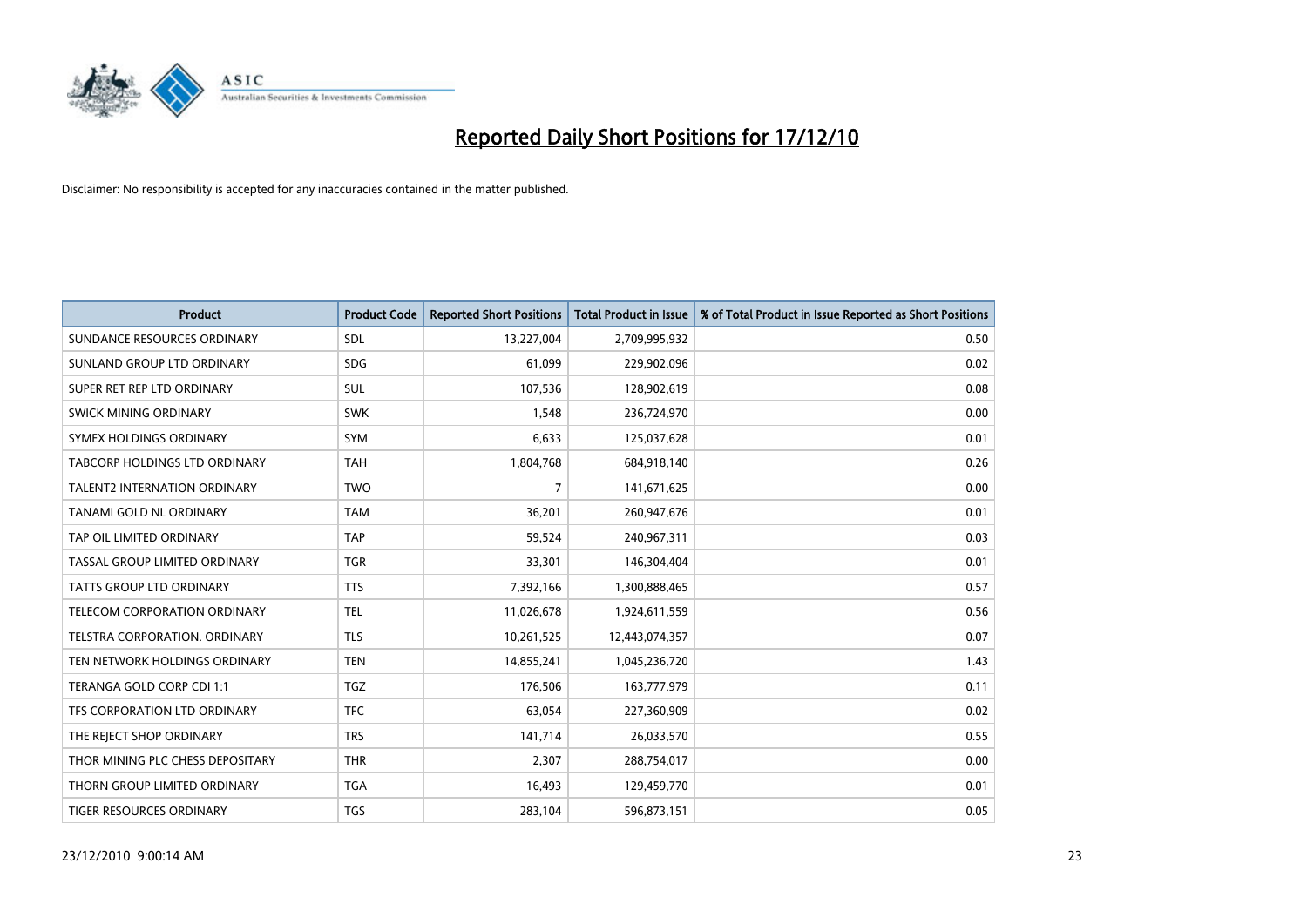

| <b>Product</b>                            | <b>Product Code</b> | <b>Reported Short Positions</b> | <b>Total Product in Issue</b> | % of Total Product in Issue Reported as Short Positions |
|-------------------------------------------|---------------------|---------------------------------|-------------------------------|---------------------------------------------------------|
| TIMBERCORP LIMITED ORDINARY               | <b>TIM</b>          | 90,074                          | 352,071,429                   | 0.02                                                    |
| TISHMAN SPEYER UNITS                      | <b>TSO</b>          | 49,427                          | 338,440,904                   | 0.01                                                    |
| TNG LIMITED ORDINARY                      | <b>TNG</b>          | 4,321                           | 258,055,076                   | 0.00                                                    |
| TOLL HOLDINGS LTD ORDINARY                | TOL                 | 11,291,191                      | 706,577,616                   | 1.60                                                    |
| TORO ENERGY LIMITED ORDINARY              | <b>TOE</b>          | 35,404                          | 964,936,676                   | 0.00                                                    |
| <b>TOWER AUSTRALIA ORDINARY</b>           | <b>TAL</b>          | 103,391                         | 415,928,881                   | 0.01                                                    |
| <b>TOWER LIMITED ORDINARY</b>             | <b>TWR</b>          | 690,447                         | 260,653,431                   | 0.26                                                    |
| TOX FREE SOLUTIONS ORDINARY               | <b>TOX</b>          | 92,565                          | 91,855,500                    | 0.09                                                    |
| TPG TELECOM LIMITED ORDINARY              | <b>TPM</b>          | 3,390,971                       | 775,522,421                   | 0.41                                                    |
| TRANSFIELD SERV INFR STAPLED SECURITIES   | <b>TSI</b>          | 209,212                         | 434,862,971                   | 0.05                                                    |
| <b>TRANSFIELD SERVICES ORDINARY</b>       | <b>TSE</b>          | 2,740,190                       | 441,350,229                   | 0.61                                                    |
| TRANSPACIFIC INDUST. ORDINARY             | <b>TPI</b>          | 12,174,024                      | 960,638,735                   | 1.26                                                    |
| TRANSURBAN GROUP TRIPLE STAPLED SEC.      | <b>TCL</b>          | 5,056,650                       | 1,441,290,633                 | 0.34                                                    |
| TRINITY GROUP STAPLED SECURITIES          | <b>TCO</b>          | 3,419                           | 231,701,539                   | 0.00                                                    |
| TROY RESOURCES NL ORDINARY                | <b>TRY</b>          | 218,879                         | 87,477,823                    | 0.24                                                    |
| UGL LIMITED ORDINARY                      | UGL                 | 4,452,702                       | 166,028,705                   | 2.68                                                    |
| UNILIFE CORPORATION CDI US PROHIBITED     | <b>UNS</b>          | 135,476                         | 267,725,963                   | 0.04                                                    |
| UXC LIMITED ORDINARY                      | <b>UXC</b>          | 14,271                          | 305,789,718                   | 0.00                                                    |
| VALAD PROPERTY GROUP STAPLED US PROHIBIT. | <b>VPG</b>          | 3,859,936                       | 115,108,116                   | 3.35                                                    |
| VDM GROUP LIMITED ORDINARY                | <b>VMG</b>          | 11,116                          | 193,127,749                   | 0.01                                                    |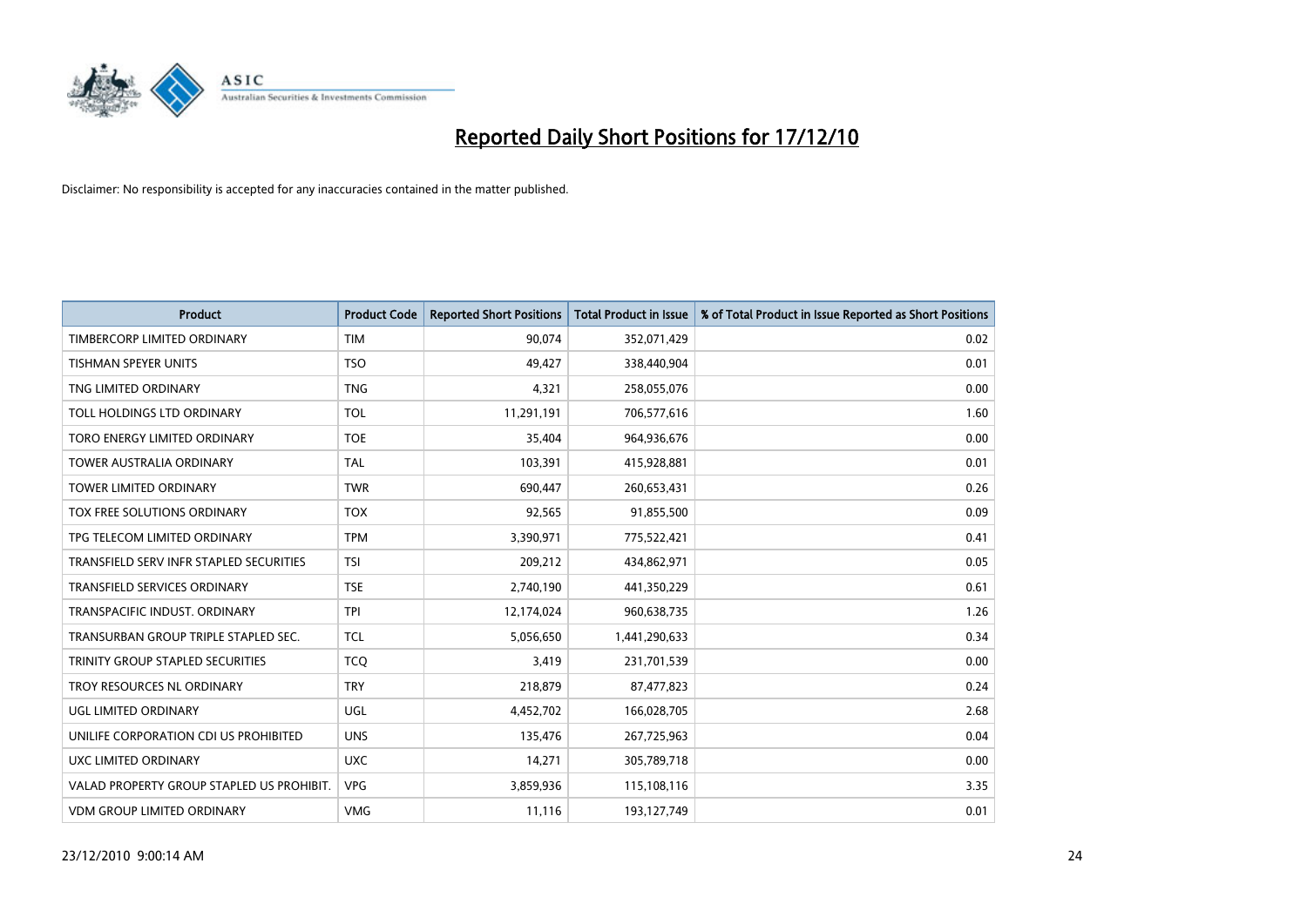

| <b>Product</b>                         | <b>Product Code</b> | <b>Reported Short Positions</b> | <b>Total Product in Issue</b> | % of Total Product in Issue Reported as Short Positions |
|----------------------------------------|---------------------|---------------------------------|-------------------------------|---------------------------------------------------------|
| <b>VENTURE MINERALS ORDINARY</b>       | <b>VMS</b>          | 6,500                           | 220,943,592                   | 0.00                                                    |
| VILLAGE ROADSHOW LTD ORDINARY          | <b>VRL</b>          | 450                             | 151,668,100                   | 0.00                                                    |
| <b>VIRGIN BLUE HOLDINGS ORDINARY</b>   | <b>VBA</b>          | 8,761,841                       | 2,210,197,600                 | 0.40                                                    |
| <b>VISION GROUP HLDGS ORDINARY</b>     | <b>VGH</b>          | 78,000                          | 72,771,187                    | 0.11                                                    |
| <b>VITA GROUP LTD ORDINARY</b>         | <b>VTG</b>          | 75,190                          | 142,499,800                   | 0.05                                                    |
| VITERRA INC CDI 1:1                    | <b>VTA</b>          | 4,177                           | 68,629,939                    | 0.01                                                    |
| <b>VMOTO LIMITED ORDINARY</b>          | <b>VMT</b>          | 87,500                          | 520,571,772                   | 0.02                                                    |
| <b>WAREHOUSE GROUP ORDINARY</b>        | <b>WHS</b>          | 76,160                          | 311,195,868                   | 0.02                                                    |
| <b>WATPAC LIMITED ORDINARY</b>         | <b>WTP</b>          | 61,492                          | 183,341,382                   | 0.02                                                    |
| <b>WDS LIMITED ORDINARY</b>            | <b>WDS</b>          | 41,255                          | 143,107,458                   | 0.03                                                    |
| <b>WEBJET LIMITED ORDINARY</b>         | <b>WEB</b>          | 101,133                         | 77,661,278                    | 0.14                                                    |
| <b>WESFARMERS LIMITED ORDINARY</b>     | <b>WES</b>          | 20,540,217                      | 1,005,182,279                 | 2.01                                                    |
| WESFARMERS LIMITED PARTIALLY PROTECTED | <b>WESN</b>         | 1,380,690                       | 151,889,883                   | 0.89                                                    |
| WEST AUSTRALIAN NEWS ORDINARY          | <b>WAN</b>          | 8,602,191                       | 219,668,970                   | 3.92                                                    |
| WESTERN AREAS NL ORDINARY              | <b>WSA</b>          | 7,565,096                       | 179,735,899                   | 4.21                                                    |
| WESTERN DESERT RES. ORDINARY           | <b>WDR</b>          | 948                             | 154,684,108                   | 0.00                                                    |
| WESTFIELD GROUP ORD/UNIT STAPLED DEF   | <b>WDCDA</b>        | 3,124,102                       | 2,307,773,663                 | 0.12                                                    |
| WESTFIELD RETAIL TST UNIT STAPLED      | <b>WRT</b>          | 22,533,289                      | 3,580,573,663                 | 0.63                                                    |
| <b>WESTPAC BANKING CORP ORDINARY</b>   | <b>WBC</b>          | 20,971,331                      | 2,990,972,137                 | 0.69                                                    |
| WHITE ENERGY COMPANY ORDINARY          | <b>WEC</b>          | 13,719,531                      | 307,225,811                   | 4.46                                                    |